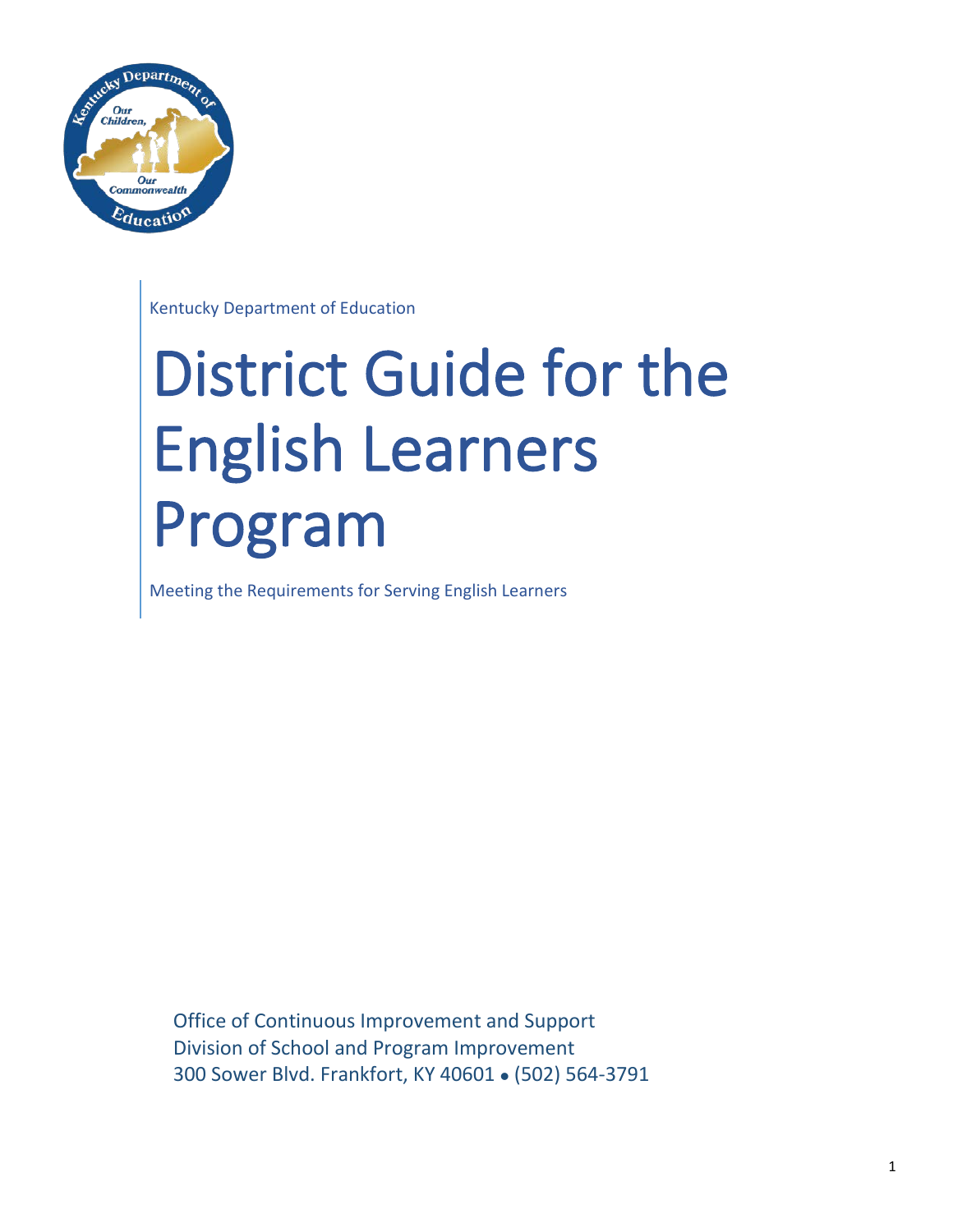# **Table of Contents**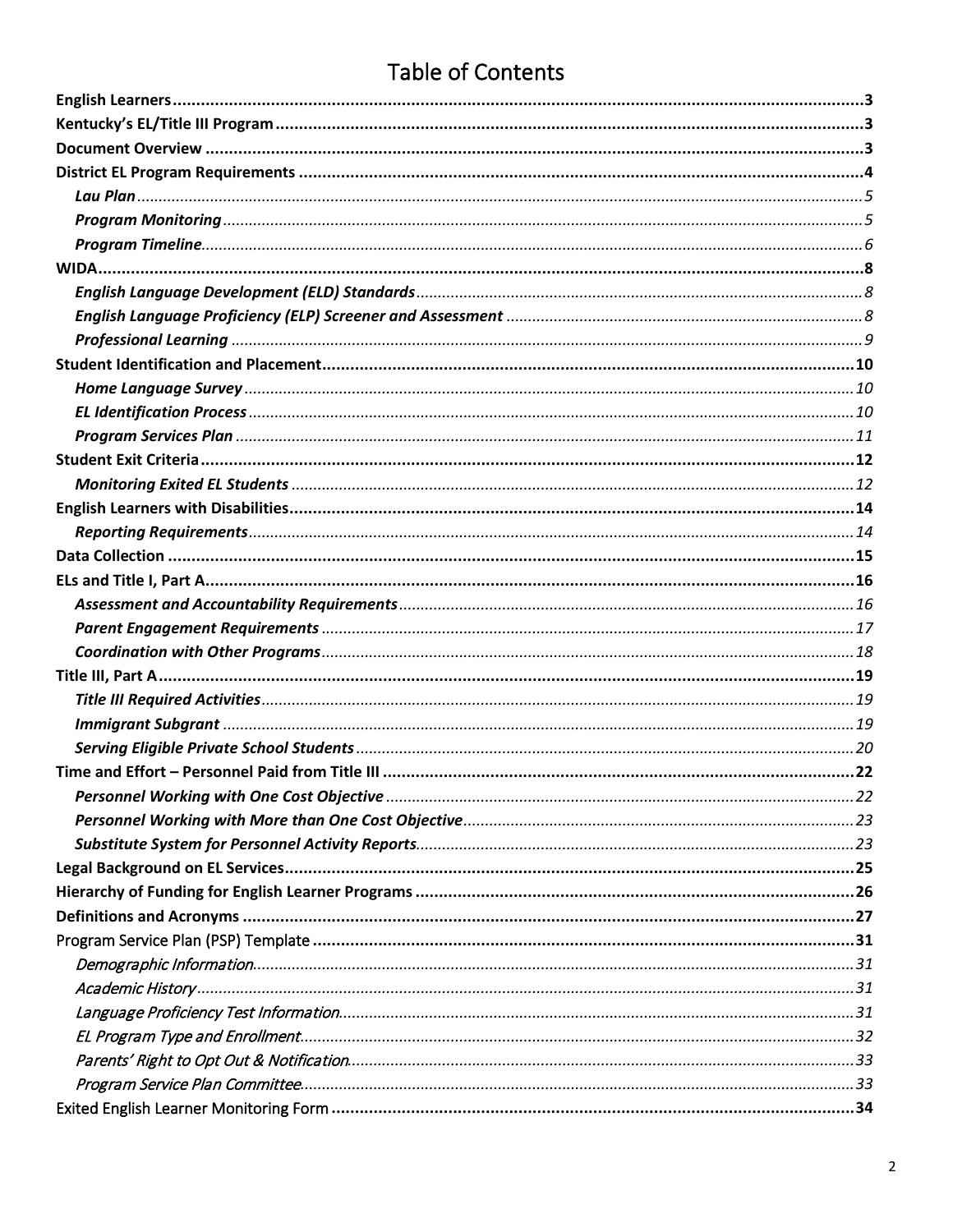# English Learners

<span id="page-2-0"></span>English Learners (ELs) are those students whose primary language is a language other than English [See ESSA 8101(20) for full definition]. ELs are an extremely diverse group of students, representing hundreds of language backgrounds and nationalities (including many born in the U.S.). An EL student may be from any grade, academic proficiency, or socioeconomic level in our society. The only characteristics shared by all ELs are a lack of English proficiency and the need for linguistic support to help them access opportunities, both academic and otherwise, in schools where English is the language of instruction.

Previously referred to as *Limited English Proficient (LEP)* or *English Language Learners (ELLs)*, the Every Student Succeeds Act (ESSA) replaced this language with the more student-first term, *English Learner*. This shift in terminology reflects a focus on the learner rather than a perceived limitation. ESSA also expanded the attention given to the academic and language proficiency aspects of ELs' participation in school. Expectations for serving ELs are found in nearly all formula grant programs. Discussions about ELs cannot be limited to Title III alone; civil rights laws, Title I, and Title III all contain requirements for serving EL students. An understanding of all requirements as well as increased cooperation between programs are necessary for providing effective EL programming and services. The [Legal Background on EL Services](#page-23-0) provides a brief summary of the legal requirements for servicing EL students.

## **All districts are required to develop and maintain an up-to-date EL program plan. This includes districts with no ELs currently enrolled, as an EL student may transfer to that district at any point in time.**

# Kentucky's EL/Title III Program

<span id="page-2-1"></span>The Kentucky EL/Title III program provides support to districts as they work with their ELs and immigrant students to:

- Meet all civil rights requirements for serving ELs
- Choose an educational approach;
- Identify and assess the students;
- Provide an evidence-based program of services;
- Provide staffing and resources;
- Implement state criteria for transitioning students from services; and
- Maintain accurate data and reporting in order to:
	- o Monitor transitioned students
	- o Periodically evaluate and revise their program
	- o Receive funding allocations

Please reference the [English Learners Contact Guide](https://education.ky.gov/federal/progs/eng/Documents/English%20Learners%20Contact%20Guide.pdf) to determine the appropriate KDE consultant to handle any EL questions. Districts receiving Title III funds can find their assigned KDE consultant on the [Title III Program Consultant](https://education.ky.gov/federal/progs/eng/Documents/Title%20III%20Program%20Consultant%20List%20by%20District.pdf) list.

# Document Overview

<span id="page-2-2"></span>The purpose of this document is to provide guidance for *all* districts in developing, maintaining, and improving an instructional program for English Learners (ELs) that meets state and federal regulations. This document includes information on the requirements for serving ELs under Title VI of the Civil Rights Act of 1964; the Equal Education Opportunity Act (EEOA) of 1974; Title I, Part A; and Title III, Part A.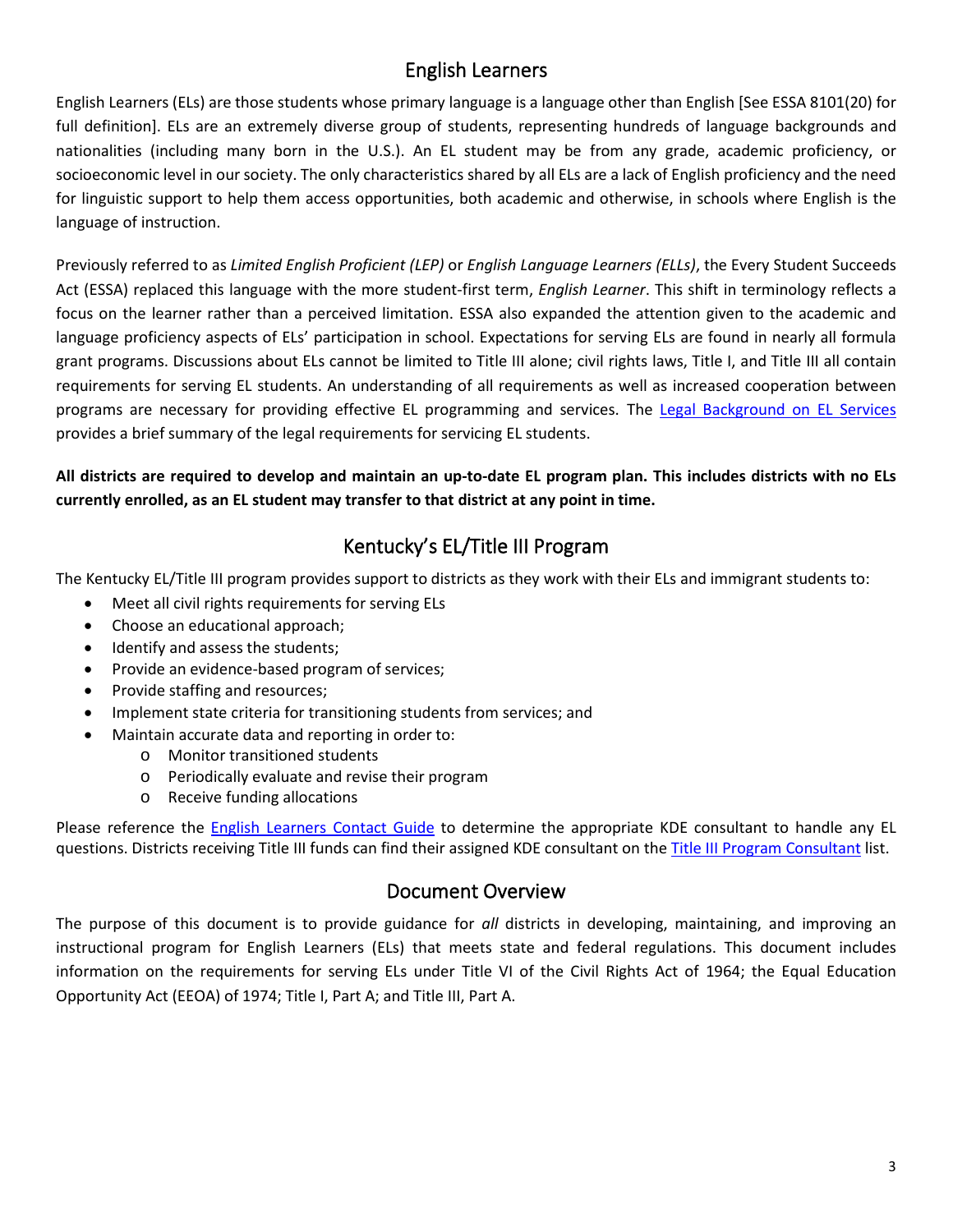# District EL Program Requirements

<span id="page-3-0"></span>The purpose of an EL program is to ensure ELs, including immigrant children and youth, attain English language proficiency, develop high levels of academic achievement in English, and meet the same challenging state academic achievement standards as all children are expected to meet.

# **All districts/schools have an obligation to provide appropriate services under Title VI of the Civil Rights Act of 1964 and the EEOA of 1974. Civil rights and EEOA required EL services cannot be paid for with federal funds. Services provided to ELs using federal funds must be supplemental.**

All districts have an obligation under Title VI and the EEOA to:

- Identify and assess all potential EL students;
- Provide EL students with a language assistance program that is educationally sound and proven successful;
- Provide sufficiently well-prepared and trained staff and support the language assistance programs for EL students;
- Ensure that EL students have equal opportunities to meaningfully participate in all curricular and extracurricular activities;
- Avoid unnecessary segregation of EL students;
- Ensure that EL students who have or are suspected of having a disability are identified, located, and evaluated in a timely manner and that the language needs of students who need special education and disability related services because of their disability are considered in evaluations and delivery of services;
- Meet the needs of EL students who opt out of language assistance programs;
- Monitor and evaluate EL students in language assistance programs to ensure their progress with respect to acquiring English proficiency and grade level content knowledge, exit EL students from language assistance programs when they are proficient in English, and monitor exited students to ensure they were not prematurely exited and that any academic deficits incurred in the language assistance program have been remedied;
- Evaluate the effectiveness of a school district's language assistance program(s); and
- Ensure meaningful communication with limited English proficient (LEP) parents.<sup>[1](#page-3-1)</sup>

For more information on these legal obligations, see the [January 7, 2015 Dear Colleague Letter](https://www2.ed.gov/about/offices/list/ocr/letters/colleague-el-201501.pdf) issued by the Office for Civil Rights (OCR) at the U.S. Department of Education (USED) and the Civil Rights Division at the U.S. Department of Justice (DOJ). USED and DOJ are both responsible for enforcing Title VI in the education context while DOJ is responsible for enforcing the EEOA. Additional information and fact sheets are available on the OCR [Schools' Civil Rights Obligations to](https://www2.ed.gov/about/offices/list/ocr/ellresources.html)  [English Learner Students and Limited English Proficient Parents](https://www2.ed.gov/about/offices/list/ocr/ellresources.html) webpage.

The Office of English Language Acquisition (OELA) designed an **English Learner Tool Kit** based on the Dear Colleague Letter to assist districts in meeting their legal obligations to ELs. States and districts are legally obligated to provide services to support ELs in attaining English language proficiency while meeting college- and career-ready standards. ELs must have equal opportunities to participate in the district curricular, co-curricular, and extracurricular programs and activities as their never-EL peers.

<span id="page-3-1"></span><sup>1</sup> USED *2016 Title III, Part A Guidance*, Question A-3.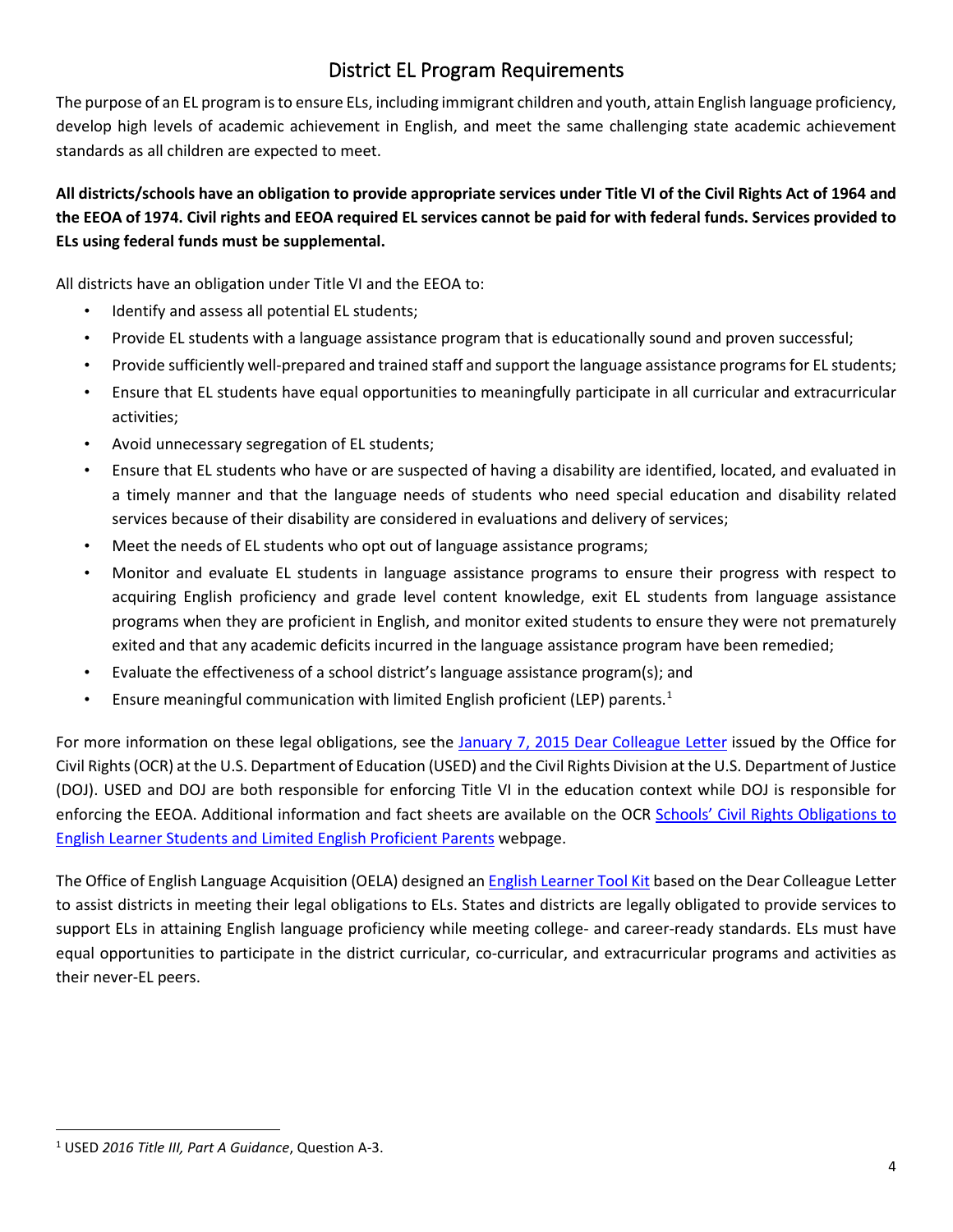# <span id="page-4-0"></span>Lau Plan

To meet the civil rights and EEOA requirements, all districts need to develop a local plan which is commonly referred to as the Lau Plan (Lau v. Nichols, 1974). The plan should be designed to meet the district obligations to ELs under Title VI of the Civil Rights Act and the EEOA. In developing a Lau Plan, the district should consult with all stakeholders. OCR provides several resources for [Developing Programs for English Language Learners.](https://www2.ed.gov/about/offices/list/ocr/ell/planoutline.html) The Lau Plan should be viewed as a "working document" that is regularly reviewed and revised when necessary. However, the plan must not be altered without the participation or approval of the Lau Plan team members.

Districts are not required under federal and state law to use a specific curriculum or educational approach to serving EL students. However, the district must provide an effective Language Instruction Educational Program (LIEP) that meet the needs of ELs and demonstrates success in increasing English language proficiency and student academic achievement (ESSA Section 3115(c)(1)).

The following outline contains the information that must be included in a district Lau Plan. Additional information may be included at the discretion of the district. In addition to the names of the Lau Plan team members responsible for its development, a district plan must include the following:

- Lau Plan Guiding Principles
- Enrollment, Identification, and Placement of ELs in a Language Instruction Educational Program (LIEP)
- Description of the LIEP
- Process to Provide Meaningful Access to all Co-curricular and Extracurricular Programs and Activities
- EL Professional Development for Staff who Deliver Instruction or Support the LIEP for ELs
- Annual English Language Proficiency Assessment and Administration
- LIEP Exit Criteria and Procedures
- Monitoring Procedures after Students Exit the LIEP Program
- EL Program Evaluation

Additional information may be included in the plan at the discretion of the district. Lau Plans should be reviewed and revised on a regular basis. Revisions should take into account program evaluations and stakeholder feedback.

# <span id="page-4-1"></span>Program Monitoring

# EL Program Monitoring

In the absence of specific regulations regarding EL program evaluations, states are encouraged to use existing guidance in developing an evaluation framework. Section I of the Dear [Colleague Letter](https://www2.ed.gov/about/offices/list/ocr/letters/colleague-el-201501.pdf) provides a look at the basic criteria used by USED in evaluating the effectiveness of a state or district's core EL program. The evaluation of the core EL program is guided by the three Castañeda Principles, which apply to all programs meant to support EL students' acquisition of English:

- 1. The program must be based on sound educational theory;
- 2. The education system/agency implementing the program must do so to full effect (i.e., supply sufficient personnel, time, and resources for it to work as intended); and
- 3. If the program fails to overcome linguistic barriers for students after "enough time" to be considered a fair trial period, it should be discontinued in favor of another theory.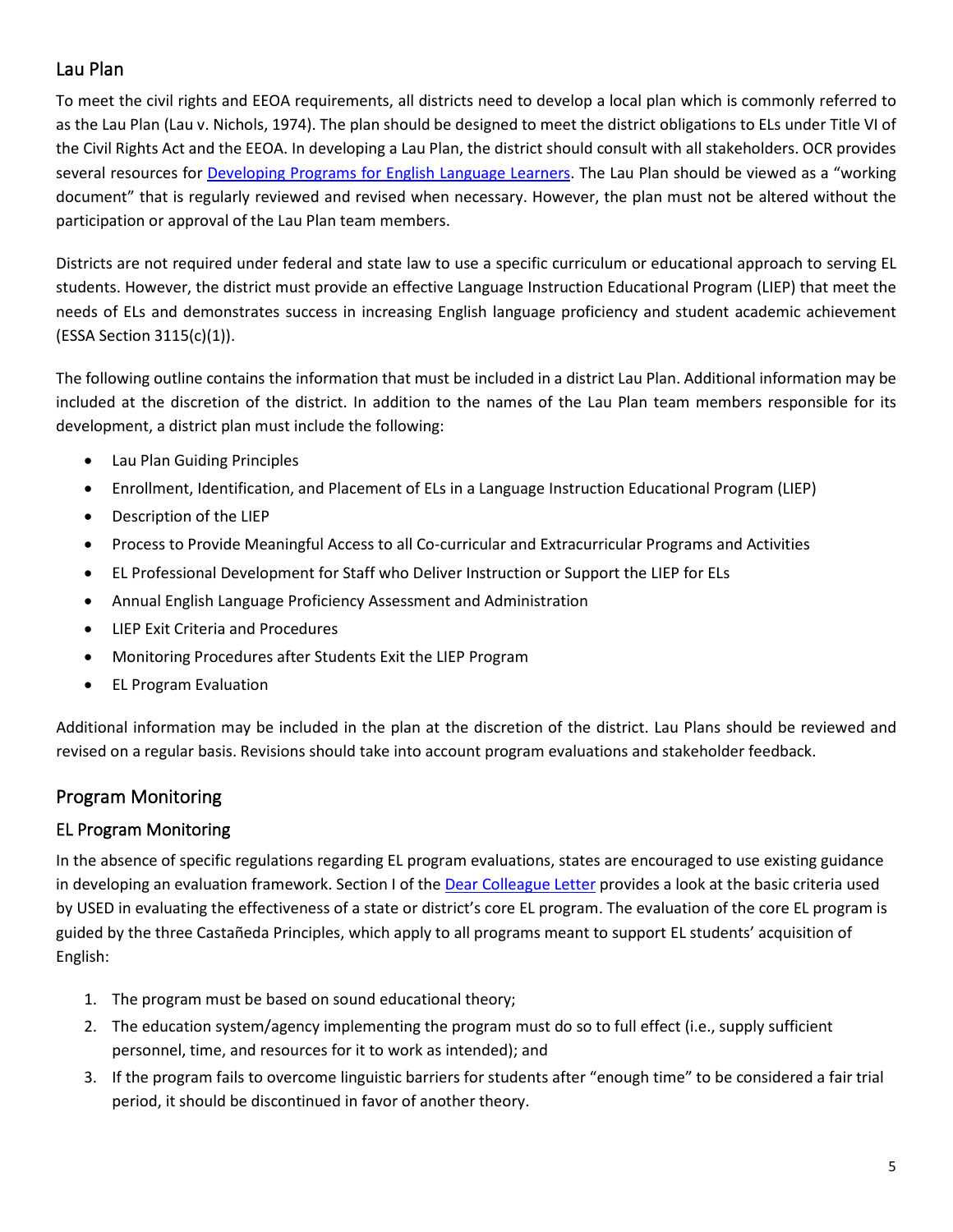Chapter 9 of the OELA English Learner Toolkit, [Evaluating the Effectiveness of a District's EL Program,](https://www2.ed.gov/about/offices/list/oela/english-learner-toolkit/chap9.pdf) contains additional information and resources for evaluating the EL program.

# Title III Monitoring

States are required to monitor district Title III programs under ESSA 3113(b)(8) as well as conduct fiscal program reviews under ESSA 3113(b)(3)(F). Kentucky's Title III programs are monitored as part of the Statewide Consolidated Monitoring [Process.](https://education.ky.gov/federal/progs/scmi/Pages/default.aspx) In an effort to reduce the impact on district time and services, KDE coordinates the monitoring of its state and federal programs with a selected set of districts each year. Districts are selected for monitoring using a risk assessment tool developed in accordance wit[h Uniform Grant Guidance](https://www.ecfr.gov/cgi-bin/text-idx?SID=79d9003c8349b1d60ab06d1d16024444&mc=true&node=sp2.1.200.f&rgn=div6) regulations regarding monitoring. Any district receiving Title III funds (whether as a stand-alone district, fiscal agent, or consortium member) selected for consolidated monitoring will participate in Title III monitoring. KDE will provide guidance to the selected districts prior to the monitoring visit. Districts not receiving Title III funds selected for consolidated monitoring will participate in monitoring of the core EL program.

| <b>Date</b>                      | <b>Activity</b>                                                                             |  |  |  |
|----------------------------------|---------------------------------------------------------------------------------------------|--|--|--|
| October 1-30                     | All districts review English Learner (EL) Extract in Infinite Campus for federal reporting  |  |  |  |
|                                  | (English Learner Enrolled and Served as of October 1).                                      |  |  |  |
| <b>Second Tuesday in October</b> | KDE extracts Immigrant data from Infinite Campus for Immigrant Subgrant                     |  |  |  |
|                                  | allocations.                                                                                |  |  |  |
| November 1                       | KDE extracts English Learner data from Infinite Campus for federal reporting                |  |  |  |
|                                  | requirements.                                                                               |  |  |  |
| January - February               | Declaration of Participation forms distributed to private school officials to identify      |  |  |  |
|                                  | private schools interested in receiving Title III services.                                 |  |  |  |
| <b>Second Tuesday in March</b>   | KDE extracts EL data from Infinite Campus for preliminary Title III funding allocations     |  |  |  |
|                                  | (All ELs served in the district throughout the current school year).                        |  |  |  |
| <b>Spring</b>                    | Consultation meeting with private schools which have expressed an intent to                 |  |  |  |
|                                  | participate in the Title III program.                                                       |  |  |  |
| <b>April</b>                     | Preliminary Title III funding allocations will be uploaded into Grant Management            |  |  |  |
|                                  | Application and Planning (GMAP) system.                                                     |  |  |  |
|                                  | All districts must complete the Title III Intent to Participate and OCR Assurances in       |  |  |  |
|                                  | GMAP for the upcoming school year. Each district must select one of the following           |  |  |  |
|                                  | options for the Intent to Participate:                                                      |  |  |  |
| April 15                         | District generates \$10,000 or more and will function as a stand-alone system.<br>$\bullet$ |  |  |  |
|                                  | District will act as the Fiscal Agent for other districts.<br>$\bullet$                     |  |  |  |
|                                  | District will join a consortium to utilize Title III EL funds.<br>$\bullet$                 |  |  |  |
|                                  | District is releasing ALL generated Title III funds.<br>$\bullet$                           |  |  |  |
|                                  | District does not receive ANY Title III funds.                                              |  |  |  |
|                                  | District Data Verification for English Learner and Immigrant opens. KDE may contact         |  |  |  |
|                                  | districts regarding discrepancies (EL students without an EL service or with a home         |  |  |  |
| May 1                            | language of English) in their data to ensure all ELs are accurately counted.                |  |  |  |
|                                  | Note: Failure to address critical errors in Infinite Campus will result in an inaccurate    |  |  |  |
|                                  | count of ELs for the district and could impact the district's eligibility to receive Title  |  |  |  |
|                                  | III funding.                                                                                |  |  |  |
|                                  | Enter Program Status and Program End Date (6/30) for students who have exited EL            |  |  |  |
| After State Testing - June 30    | status during the academic year                                                             |  |  |  |

# <span id="page-5-0"></span>Program Timeline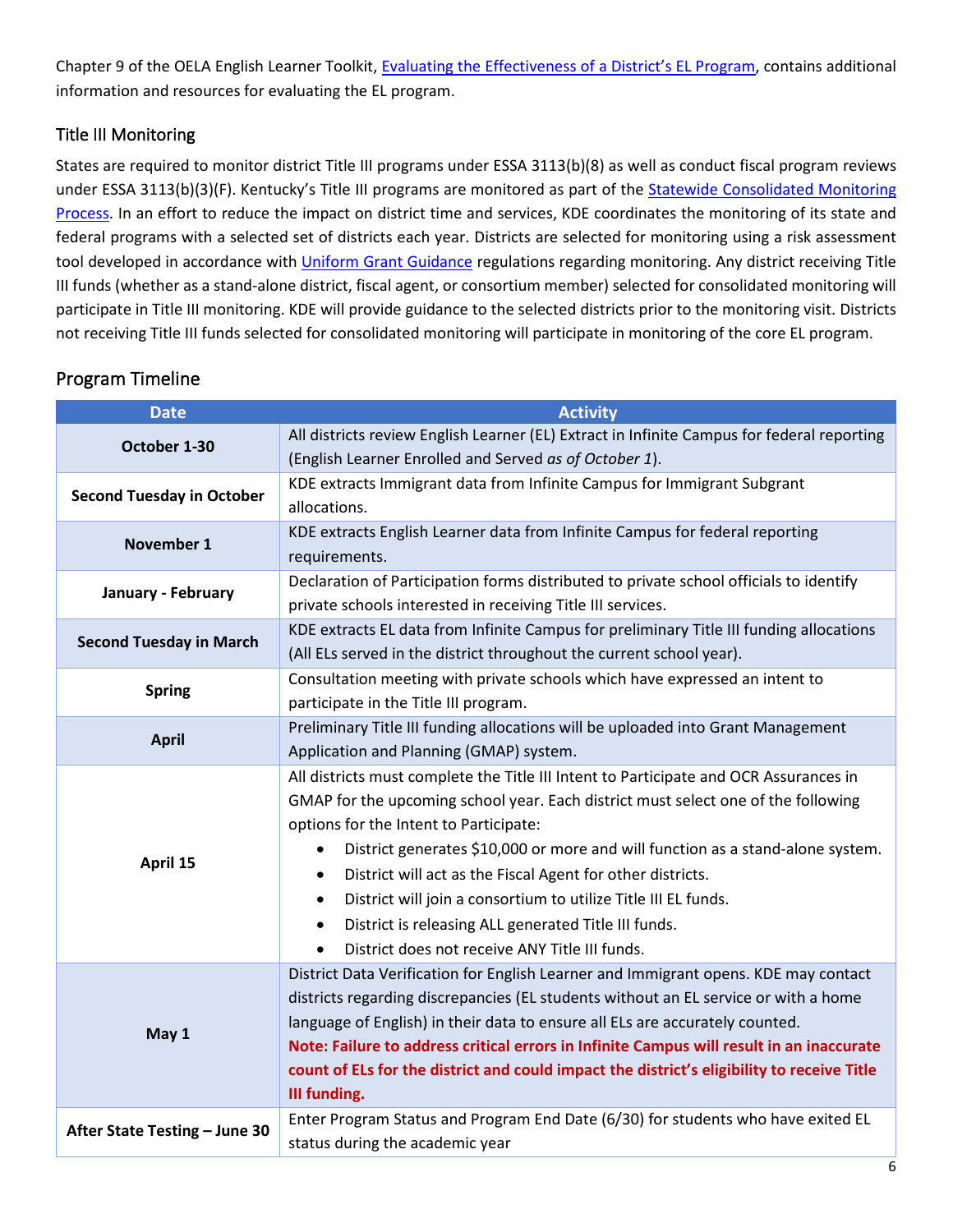| <b>Date</b> | <b>Activity</b>                                                                          |
|-------------|------------------------------------------------------------------------------------------|
| June 30     | District Data Verification for English Learner and Immigrant closes. All English Learner |
|             | and Immigrant data should be updated and complete in Infinite Campus                     |
|             | KDE extracts English Learner and Immigrant data from Infinite Campus State Edition       |
| July 1      | for end-of-year reporting as well as final Title III EL and SEEK funding allocations.    |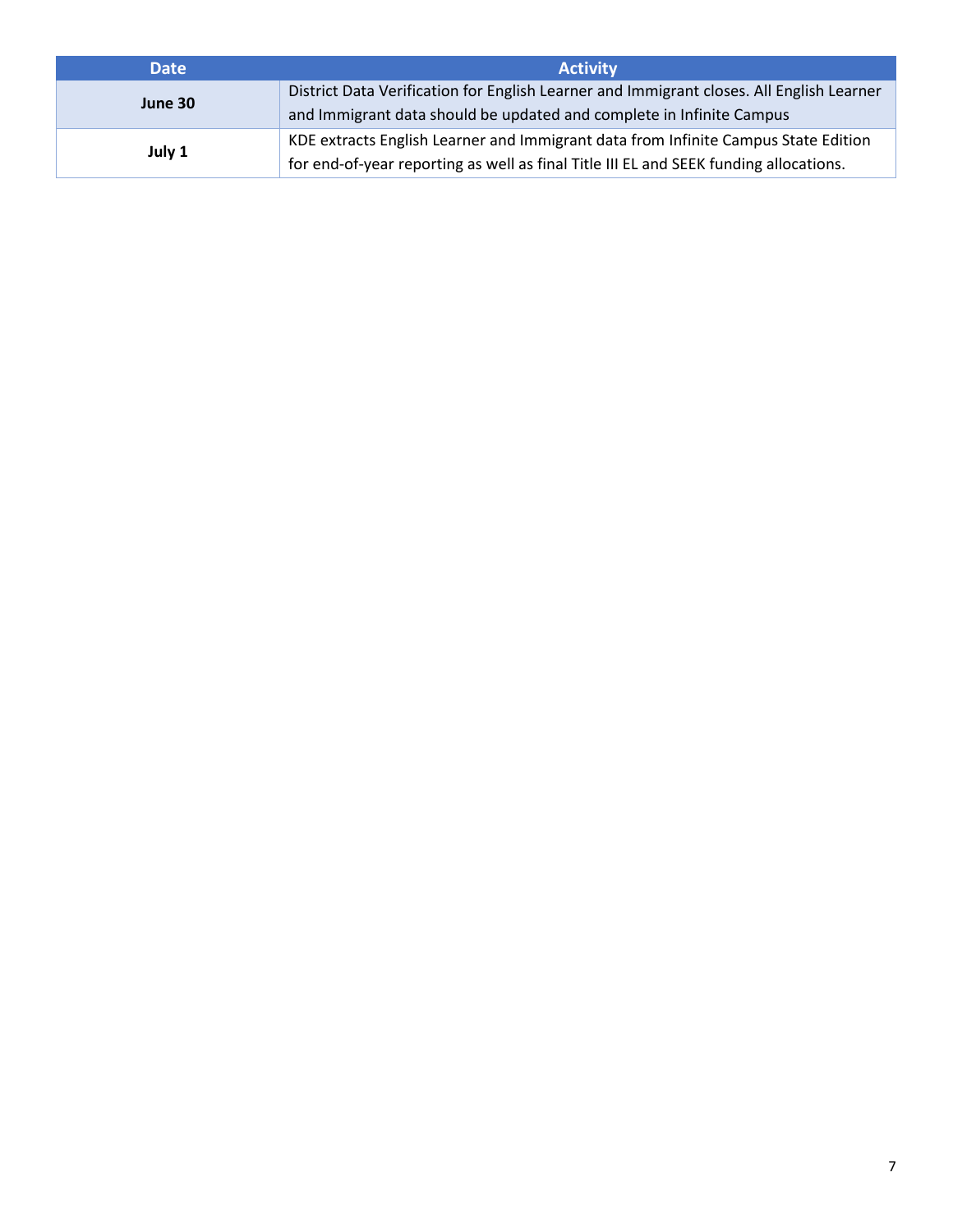## WIDA

<span id="page-7-0"></span>The WIDA Consortium is a member-based organization made up of U.S. states, territories, federal agencies, and international schools worldwide. WIDA is dedicated to the research, design, and implementation of a high-quality, standards-based system for ELs in grades K-12. Kentucky joined WIDA in 2006. As a consortium member state, Kentucky utilizes WIDA's proficiency standards, screeners, proficiency assessment, and professional learning opportunities.

## <span id="page-7-1"></span>English Language Development (ELD) Standards

ESSA 1111(b)(1)(F) requires each state adopt English language proficiency (ELP) standards that are: *derived from the four recognized domains of speaking, listening, reading, and writing; address the different proficiency levels of ELs; and are aligned with the challenging state academic standards.*

The [WIDA English Language Development \(ELD\) Standards](https://wida.wisc.edu/teach/standards/eld) serve as Kentucky's required ELP standards. These standards will act as a companion document to th[e Kentucky Academic Standards](https://education.ky.gov/curriculum/standards/kyacadstand/Pages/default.aspx) (KAS) in guiding instruction for Kentucky's ELs. The WIDA ELD Standards do not replace the KAS. The WIDA ELD Standards, updated in 2012, represent the social, instructional, and academic language that students need to engage with peers, educators, and the curriculum in schools.

## <span id="page-7-2"></span>English Language Proficiency (ELP) Screener and Assessment

Information on Kindergarten W-APT, WIDA Screener Online and ACCESS can be found on the KDE Office of Standards, [Assessment and Accountability \(OSAA\) ACCESS for ELLs](https://education.ky.gov/AA/Assessments/Pages/EL-Testing.aspx) webpage.

#### Screener

Kentucky uses WIDA screener assessments to determine the ELP of students who have been identified as potential EL students based on the Home Language Survey (HLS). WIDA screeners are flexible, on-demand assessments that can be administered at any time during the school year. Kindergarten students are screened using the [Kindergarten W-APT](https://wida.wisc.edu/assess/kwapt) and students in grades 1-12 are screened using the [WIDA Screener Online.](https://wida.wisc.edu/assess/screener)

KDE's OSAA developed a [WIDA Online Screener video](http://mediaportal.education.ky.gov/featured/2017/05/new-wida-online-screener/) and [WIDA Online Screener PowerPoint](http://education.ky.gov/AA/Assessments/Documents/WIDA%20Online%20Screener.pptx) to provide training for the WIDA Screener Online.

#### Annual Assessment

ESSA 1111(b)(2)(G) requires districts to assess the ELP of all EL students on an annual basis. The ELP assessment must be aligned with the state's ELP standards. WIDA provides Kentucky with the annual ELP assessment known a[s ACCESS for ELLs](https://wida.wisc.edu/assess/access)  [2.0.](https://wida.wisc.edu/assess/access) In Kentucky, this test is given to all ELs during the annual testing window, typically from the beginning of January through early February. Any student identified as an EL must take the ACCESS test, including ELs not receiving services. An EL student will participate in the annual ELP assessment until meeting the state exit criteria requirements.

The [Kentucky ACCESS for ELLs Checklist](https://wida.wisc.edu/sites/default/files/checklists/KY-online-checklist.pdf) is a state checklist intended to serve as a guide for personnel involved in administering the ACCESS for ELLs Online, and includes unique steps related to Kindergarten and Alternative ACCESS assessments. The checklist highlights all tasks that need to be completed before, during, and after testing within a school or district as well as identifies the individual who typically completes the tasks.

The [Kentucky ACCESS for ELLs State-Specific Directions](https://wida.wisc.edu/sites/default/files/state-specific-directions/KY-State-Specific-Directions.pdf) provides guidance and instructions for administering the ACCESS assessments.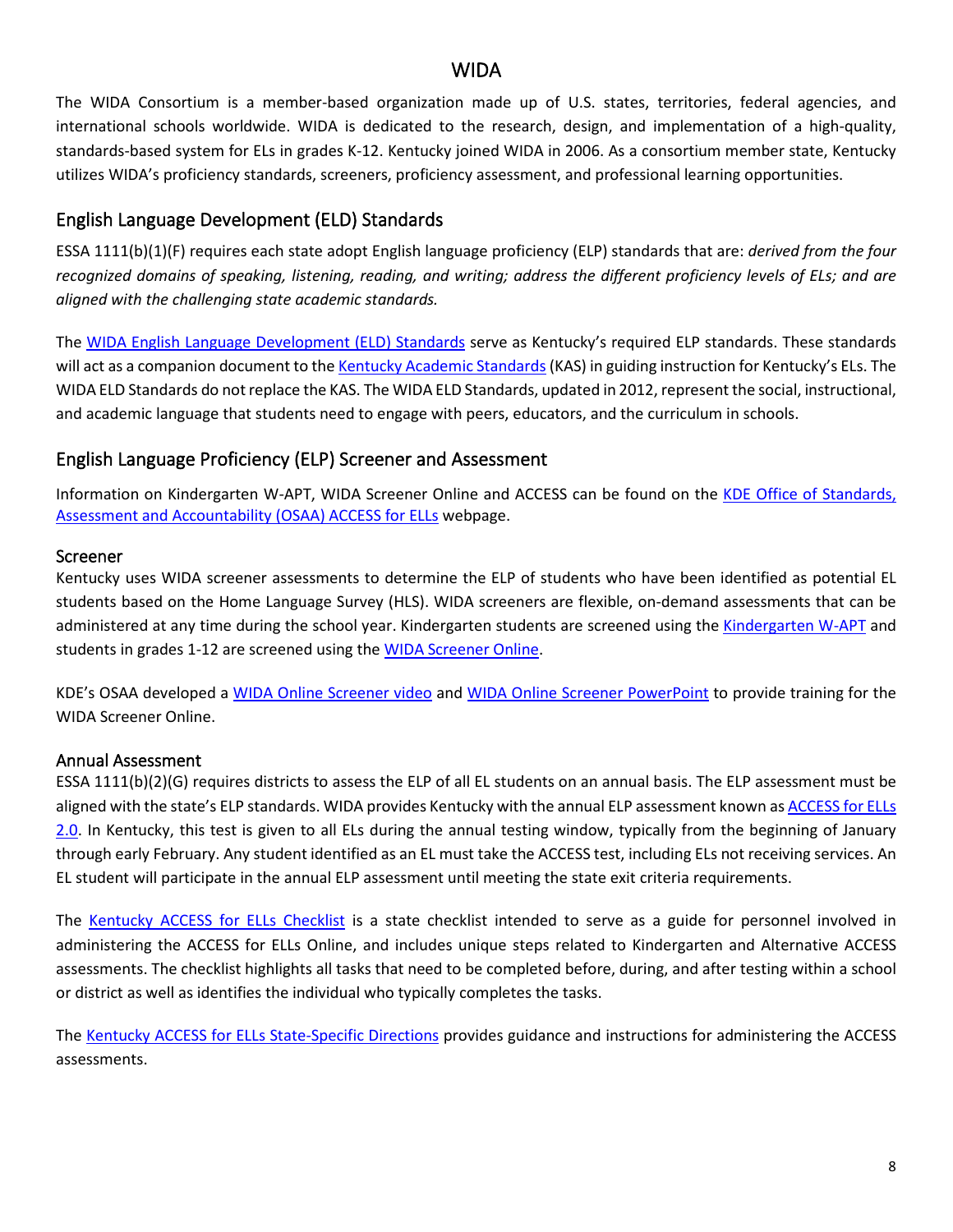#### Alternate ACCESS for ELLs

The [Alternate ACCESS,](https://wida.wisc.edu/assess/alt-access) sometimes referred to as Alt ACCESS, is a large-print, paper-based test individually administered to ELs in grades 1-12 with significant cognitive disabilities which prevent them from meaningfully participating in the traditional ACCESS for ELLs. The Alternate ACCESS meets U.S. federal requirements under both the Individuals with Disabilities in Education Act of 2004 (IDEA) as well as the ESSA for monitoring and reporting ELs' progress toward English language proficiency.

A student's language is tested in four domains: listening, reading, speaking, and writing. As the Alternate ACCESS is intended for ELs with the most *significant* cognitive disabilities, each student's IEP and 504 teams must determine which assessment the student should take and whether or not accommodations are required. IEP teams should follow their state's specific alternate assessment participation criteria. WIDA'[s Alternate ACCESS for ELLs Participation Criteria Decision](https://wida.wisc.edu/sites/default/files/resource/Alt-Access-Participation-Criteria-Diagram.pdf)  [Tree](https://wida.wisc.edu/sites/default/files/resource/Alt-Access-Participation-Criteria-Diagram.pdf) provides additional guidance on eligibility for the Alternate ACCESS.

#### English Learner Assessment Information and Regulations

Information on the regulations of EL student assessment is featured in the Inclusion of Special Populations Training located on the [OSAA Assessments Regulations Training](https://education.ky.gov/AA/distsupp/Pages/AdminCode.aspx) webpage. This training provides assessment guidance for ELs based on Section 2 of [703 KAR 5:070](https://apps.legislature.ky.gov/law/kar/703/005/070.pdf) Inclusion of Special Populations in the State-Required Assessment and Accountability Programs.

## <span id="page-8-0"></span>Professional Learning

WIDA provides [Professional Learning](https://wida.wisc.edu/grow) opportunities to its member states. Learning opportunities are offered in online, inperson, and blended formats. Each year, KDE selects the WIDA professional learning opportunities which will be offered during the upcoming school year.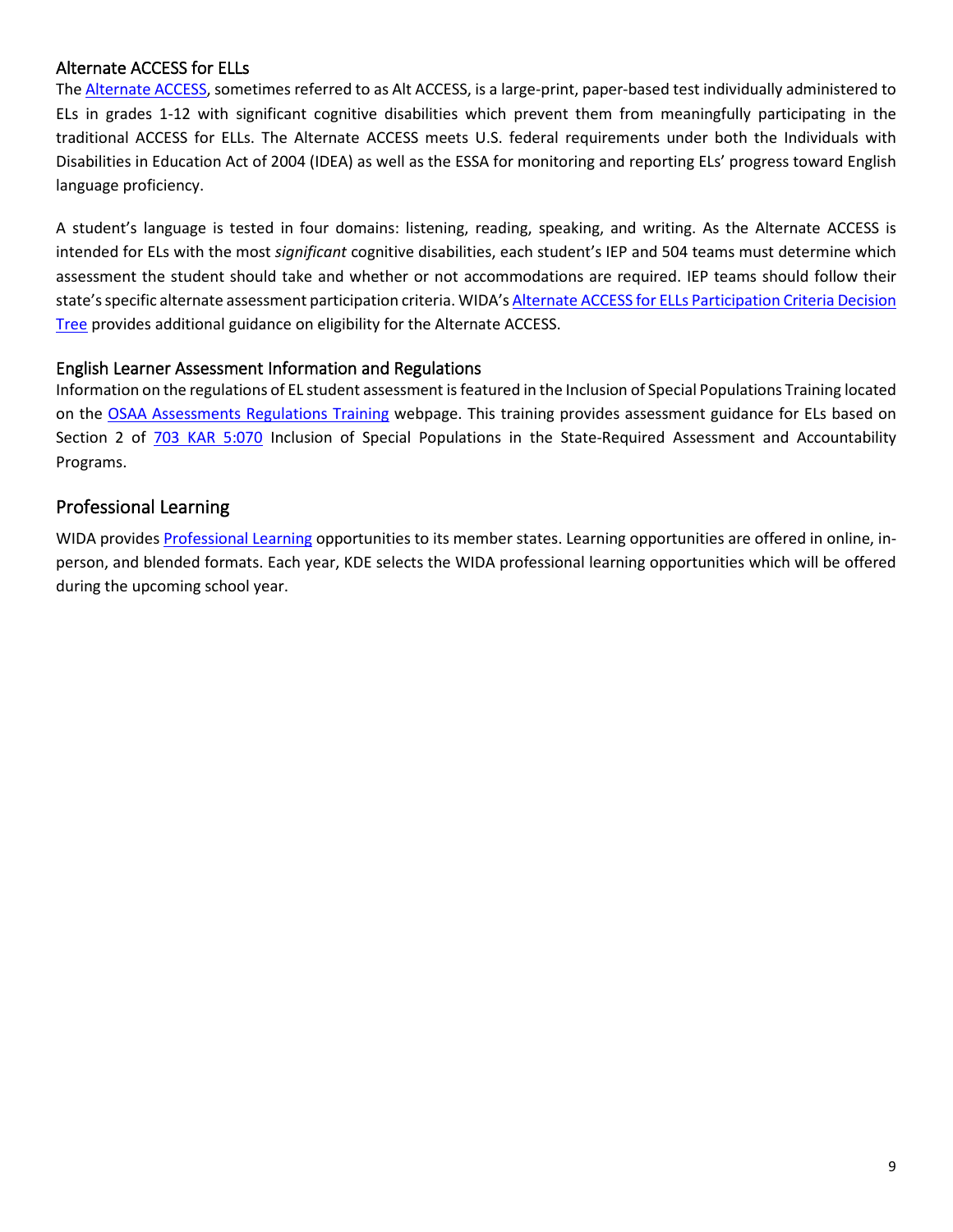# Student Identification and Placement

<span id="page-9-0"></span>ESSA 3113(b)(2) requires states establish standardized statewide entrance and exit procedures for ELs. These procedures must be applied consistently across the state and consistent with federal civil rights obligations under Title VI. ESSA 1112(e)(3)(D) prohibits states and LEAs from basing any part of the EL identification process on the basis of a surname or language-minority status. Please note that Title III funds cannot be used for purposes related to the identification of ELs.

## <span id="page-9-1"></span>Home Language Survey

In Kentucky, all local school districts are required to administer a Home Language Survey (HLS) to **all** students in grades K-12 upon their initial enrollment in the district as a first screening process to identify potential English learner students [\(703 KAR 5:070](https://apps.legislature.ky.gov/law/kar/703/005/070.pdf) and the [associated guidance\)](https://education.ky.gov/AA/distsupp/Documents/703%20KAR%205070%20Dec%202016.pdf). The HLS should be completed by the student's parent/guardian. Chapter 1 of the OELA English Learner Toolkit, [Identifying All English Learner Students,](https://www2.ed.gov/about/offices/list/oela/english-learner-toolkit/chap1.pdf) advises districts and schools to reassure parents that the HLS is used solely to offer appropriate educational services, not for determining legal status or for immigration purposes. The HLS should not include any questions which would be considered to have a "chilling effect" and thereby discourage enrollment and/or attendance. This includes questions regarding immigration status, date the child first entered the U.S., etc. Information such as a child's Social Security Number (SSN) cannot be required for enrollment (*Plyler v. Doe*, 1982). If a district's enrollment form asks for the SSN, it must be made clear to parents that providing this information is voluntary.

The HLS shall be based at a minimum on four questions and if needed, translations or oral interpreters provided at no expense to the families. The four questions are:

- 1. What is the language most frequently spoken at home?
- 2. Which language did your child learn when he/she first began to talk?
- 3. What language does your child most frequently speak at home?
- 4. What language do you most frequently speak to your child?

Districts may use th[e HLS template](https://education.ky.gov/federal/progs/eng/Documents/Home%20Language%20Survey%20Template.pdf) created by KDE, however they are not required to do so. To obtain accurate information and avoid including any questions with a chilling effect, it is recommended that the HLS be a separate document from the district enrollment form. See th[e Fact Sheet: Information on the Rights of All Children to Enroll in School](https://www2.ed.gov/about/offices/list/ocr/docs/dcl-factsheet-201405.pdf) and the related Questions and Answers for States, School Districts and Parents for more information on what can and cannot be requested upon a child's enrollment in school.

#### <span id="page-9-2"></span>EL Identification Process

**Step One:** Administer the Home Language Survey (HLS) to all students upon initial enrollment.

**Step Two:** Review the responses on the HLS. If any of the answers on the HLS are a language other than English, the student is a "potential EL" and will need to be assessed.

If the student is in Kindergarten, administer the W-APT for Kindergarten. If the student is in grades 1-12, administer the WIDA Screener Online.

If the student in grades 1-12 scores a 4.5 overall composite on the WIDA Screener Online, the student is identified as Initially Fully English Proficient (IFEP). Students in grades 1-12 identified as IFEP will not take the ACCESS for ELLs in January. If the student in grades 1-12 scores below a 4.5 overall composite, the student is identified as an EL.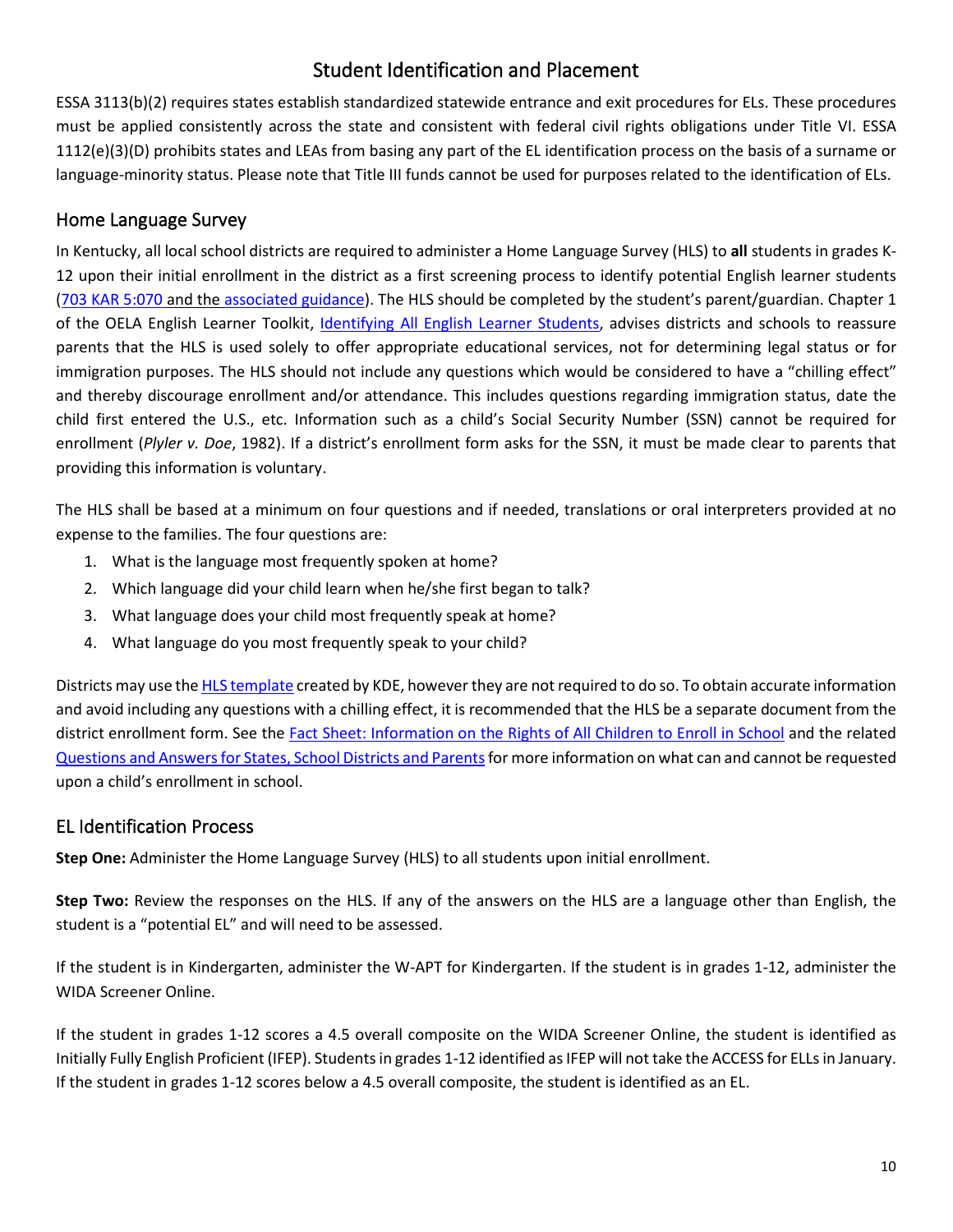A Kindergarten student who has taken the W-APT test must be enrolled as an EL student, regardless of the W-APT score results in accordance with Kentucky's E[L Identification and Placement Guidance.](https://wida.wisc.edu/sites/default/files/id-placement/KY-ID-Placement-Guidance.pdf) Although parents may decline EL services, Kindergarten students may not exit EL status until receiving a 4.5 overall composite score on the ACCESS for ELLs test in the first grade. Section G of the [Dear Colleague Letter](https://www2.ed.gov/about/offices/list/ocr/letters/colleague-el-201501.pdf) provides additional guidance regarding meeting the needs of students who have opted out of services.

If all responses on the HLS are English, no additional action needs to be taken. The student is not considered an EL.

**Step Three:** Create a Program Service Plan (PSP). Once a student is identified as an EL, the district is required to provide a PSP. Parents must be notified and invited to the PSP meeting within 30 days of the first day of school. If the student was enrolled after the start of the school year, the PSP meeting must occur within 2 weeks of enrollment as required by ESSA 1112(e)(3)(A-B) and [703 KAR 5:070.](https://apps.legislature.ky.gov/law/kar/703/005/070.pdf) All EL students will take the ACCESS for ELLs test in January.

This process is also outlined in [WIDA's Kentucky English Learner Identification and Placement Guide.](https://wida.wisc.edu/sites/default/files/id-placement/KY-ID-Placement-Guidance.pdf)

# <span id="page-10-0"></span>Program Services Plan

Students receiving EL services must have a Program Service Plan (PSP) in place. KDE'[s PSP Template](#page-30-0) outlines all information required to be on the PSP. Districts must also maintain a folder for each student containing information related to the student's status as an EL and details about their individual PSP. During monitoring visits, KDE will review randomly selected student folders to ensure the appropriate documentation is maintained. Folders should be updated on a regular basis and contain the following documentation:

- Copy of the HLS
- Initial ELP assessment scoresheet (Kindergarten W-APT/WIDA Screener Online)
- Copy of the parent notification letter containing the required information in ESSA 1112(e)(3)(A)
- Level of academic achievement (e.g., report cards, midterms, etc.)
- Annual ELP assessment scoresheet (ACCESS for ELLs 2.0)
- The Program Service Plan which includes the following essential elements required by 703 KAR 5:070
	- o The name and date of the ELP assessment administered to determine a student's EL status;
	- o Specific accommodations to be implemented in instruction;
	- o A list of the names of the PSP committee members who reviewed the documentation and made the decisions.
	- o The appropriate accommodations needed; and
	- $\circ$  The signature of the principal of the appropriate school as an indication of approval for the described accommodations.

Some districts choose to include a checklist to be completed each year to ensure each folder has been updated accordingly and contains the required documentation. Additional documentation may be included at the district's discretion. Infinite Campus must also be updated on a regular basis to reflect changes to the student's PSP.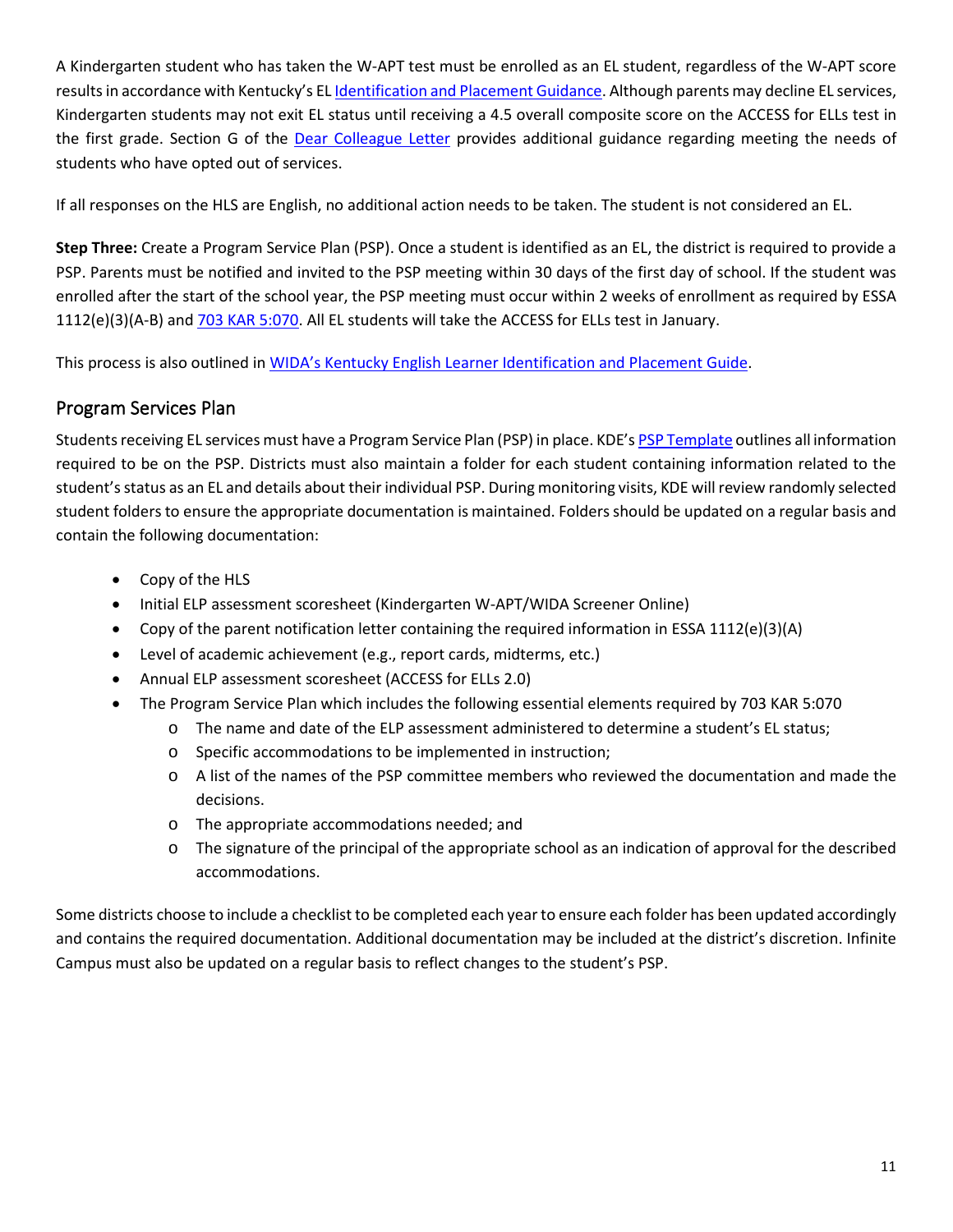# Student Exit Criteria

<span id="page-11-0"></span>In order to exit from an EL program in the state of Kentucky, a student must achieve a score of 4.5 or higher Overall Composite Proficiency Level on a Tier B/C ACCESS for ELLS® 2.0 as a student in the first grade or above. The online version of ACCESS for ELLs 2.0 is an adaptive test in which a student's performance as they progress through the test determines what questions they see next. The test contains different tiers based on difficulty. Tier A contains easier items than Tier B/C. WIDA'[s Interpretive Guide for Score Reports](https://wida.wisc.edu/sites/default/files/resource/Interpretive-Guide.pdf) provides additional information on assessment scores. Students cannot exit in Tier A. Students taking the Alternate ACCESS for ELLs must score a P2 or higher Overall Composite in order to exit EL status. Kentucky's exit criteria is also included in the [ACCESS for ELLs Online Checklist.](https://wida.wisc.edu/sites/default/files/checklists/KY-online-checklist.pdf) The **Program Exit Date** will be June 30 of the school year in which they exited services in accordance with the [English Learner Data Standards.](https://education.ky.gov/districts/tech/sis/Documents/Standard-LEP.pdf)

# <span id="page-11-1"></span>Monitoring Exited EL Students

Districts have an obligation to monitor the academic progress of former EL students who have been re-designated fully English proficient (RFEP). The students must be monitored for four years after exiting from a language instruction program [ESSA 1111(b)(3)(B)].

Monitoring must ensure that RFEP students are able to participate meaningfully in the regular classroom. After students have exited an EL program, school districts must monitor the academic progress of exited EL students to ensure that:

- students were not prematurely exited;
- any academic deficits they experienced as a result of participation in the EL program have been alleviated;
- they are successfully participating in the regular academic program comparable to their never-EL peers.

Designated instructional staff, such as English as a Second Language (ESL) staff or a guidance counselor, must formally monitor the RFEP student's academic performance regularly. The information must be documented in the student's records. If monitoring shows that the student is struggling in academic performance and/or English language skills, appropriate assistance and language instruction services must be made available to the student.

If an exited EL is not progressing academically as expected and monitoring suggests a continuing language issue, districts should re-test the student's ELP with a valid, reliable, and grade-appropriate ELP assessment (e.g., WIDA MODEL) to see if the student should be provided additional EL services (See [Kentucky's EL Identification and Placement Guidance](https://wida.wisc.edu/sites/default/files/id-placement/KY-ID-Placement-Guidance.pdf) and [Non-Regulatory Guidance](https://www2.ed.gov/policy/elsec/leg/essa/essatitleiiiguidenglishlearners92016.pdf) question J-3). If reentered into EL services the district should document the reasons and obtain the parent's consent to reenter the student into EL services.

The district must collect data on the academic performance of RFEP students for the duration of the four year period. The sources of information collected may include:

- records on length of time from entry in a US English speaking school to exit from EL programs;
- performance on standardized achievement tests;
- grades in content area classes;
- Grade Point Averages (GPAs);
- teacher observations;
- parent observations and/or feedback;
- meeting promotion and graduation requirements; and/or
- graduation rates.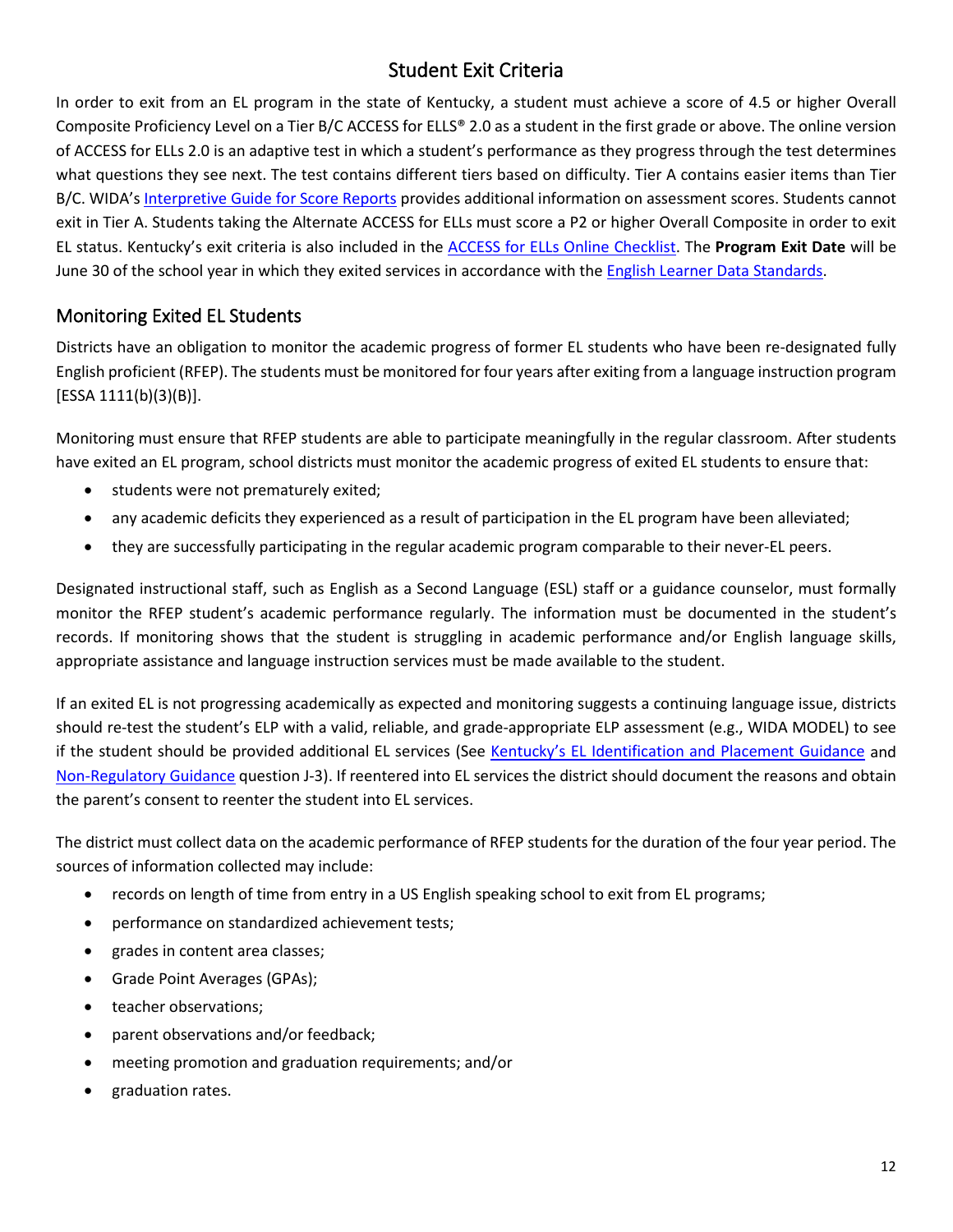KDE'[s Exited English Learner Monitoring Form](#page-33-0) can be used by districts to monitor exited ELs. Chapter 8 of the OELA English Learner Toolkit[, Monitoring and Exiting English Learners](https://www2.ed.gov/about/offices/list/oela/english-learner-toolkit/chap8.pdf) from EL Programs and Services, also provides tools and resources on monitoring former ELs. The following guidelines are based on information found in chapter 8 of the English Learner Toolkit.

#### Documentation of Exited EL Student Progress

Districts should maintain evidence of the monitoring of exited EL students. The implementation of districtwide monitoring processes and procedures can help ensure all exited EL students are monitored with fidelity. Procedures for monitoring students who have exited the LIEP program should also be included in the Lau Plan. Information provided in these procedures may include, but are not limited to, the following:

- The data the district will utilize to measure the success of RFEP students in the district's overall education program (e.g., grades, test scores, teacher observations) as well as the methods or criteria used to analyze that data;
- The procedures, methods, and services to be used by the district to provide assistance to RFEP students that experience lack of success due to academic deficits incurred while the student was receiving language instruction services;
- The procedures to be used by the district to provide services and meet civil rights requirements if students' insufficient academic progress is due to lack of English language proficiency; and/or
- The procedures to provide appropriate communications to inform parents of RFEP students' progress during the four year monitoring period.

During on-site monitoring visits, KDE will review a small number of randomly selected student folders for both active and RFEP students. When reviewing folders for RFEP students, KDE looks for documentation of the following:

- Designated instructional staff to monitor the student;
- Evidence that the student is being monitored according to the frequency guidelines set by the district (e.g., weekly, quarterly, each semester);
- ACCESS for ELLs 2.0 score sheets verifying the student met Kentucky's exit criteria;
- The student's most recent state assessment data which can be compared to their never-EL peers;
- Data on performance in classes which may include mid-terms, report cards, GPA, teacher observations and feedback, and other appropriate information to measure student success; and
- If academic performance is poor, documentation of meetings/conferences and actions taken.

If student performance data indicates the RFEP student is not progressing as expected due to a persistent language need, the folder should contain evidence the district is addressing the situation. KDE will look for documentation of the following:

- The method by which the district identified the source of the student's lack of success (academic deficits incurred while the student was receiving language instruction services, lack of English proficiency, or other reasons);
- A valid, reliable, and grade-appropriate ELP test used to re-test the student's ELP; and
- If the student is reentered into EL services, the district should document the reasons why and the parent's consent to reentry.

# Required Reporting for Exited ELs

ESSA 3121(a)(5) requires that districts report on the number and percentage of ELs meeting the State academic standards for four years after students are no longer receiving Title III services. The data must include results on content assessments for reading/language arts, mathematics, and science and be disaggregated by English learners with disabilities. Districts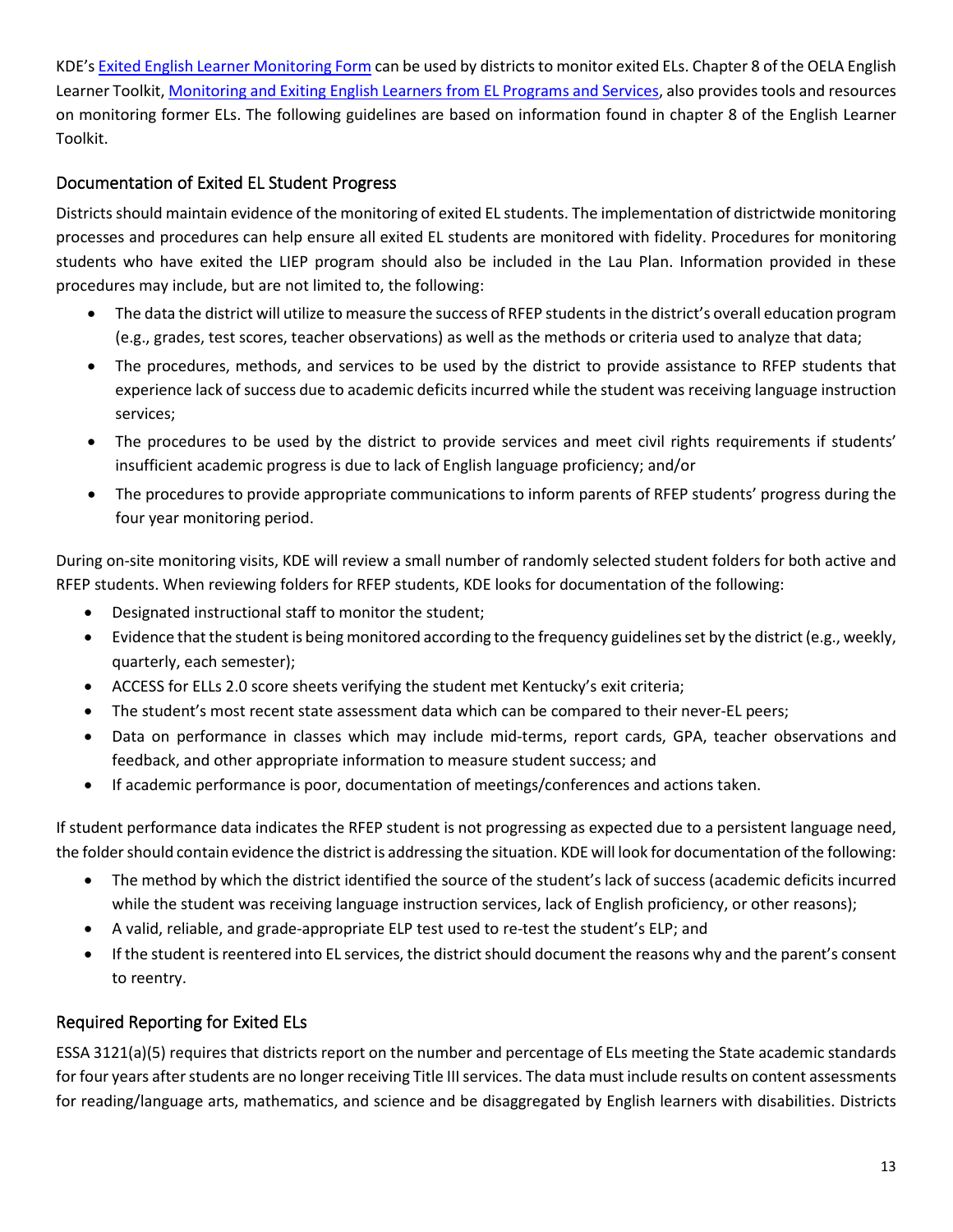should also disaggregate data by year after exit date (e.g.,  $1^{st}$  year,  $2^{nd}$  year) to ensure that any academic deficits incurred due to participation in a language assistance program are recouped.

# English Learners with Disabilities

<span id="page-13-0"></span>ESSA 3201(4) defines English learner with a disability as "an English learner who is also a child with a disability, as that term is defined in section 602 of the Individuals with Disabilities Education Act." According to the January 2015 Dear [Colleague Letter,](https://www2.ed.gov/about/offices/list/ocr/letters/colleague-el-201501.pdf) states and districts "must ensure that all EL students who may have a disability, like all other students who may have a disability and need services under IDEA or Section 504, are located, identified, and evaluated for special education and disability-related services in a timely manner."

Districts must provide EL students with disabilities (ELSWD) with both the language assistance and disability-related services to which they are entitled under federal law, not one or the other. Districts must consider the student's English language proficiency when determining the evaluation materials and appropriate assessments to be used. It is important to conduct the evaluation for special education services in a language that is comprehensible to the student in order to avoid misclassification. Students cannot be identified or determined to have disabilities based on their English language proficiency.

Collaboration between the special education and English language departments is crucial in serving ELSWD. IDEA requires the IEP team consider the language needs of ELSWD as those needs relate to the student's IEP. The IEP team should include participants with knowledge of those language needs as well as an understanding of how to differentiate between the student's ELP and the student's disability. A student's classification as an EL is equally as important as their classification as having a disability when providing services. The unique needs of an ELSWD are comprised of both the language assistance and disability-related needs, therefore services provided should support each other.

Chapter 6 of the OELA English Learner Toolkit, [Tools and Resources for Addressing English Learners with Disabilities,](https://www2.ed.gov/about/offices/list/oela/english-learner-toolkit/chap6.pdf) contains additional information on serving ELSWD.

# <span id="page-13-1"></span>Reporting Requirements

Title III of the ESSA requires states and districts report the number and percentage of ELs in the programs and activities who are making progress toward achieving ELP in the aggregate and disaggregated, at a minimum, by ELSWD [ESSA 3121(a)(2)]. ESSA 3121(a)(5) requires data on former ELs also be disaggregated by ELSWD. Additional information on the reporting requirements for ELSWD can be found in Section K of th[e English Learners and Title III Non-Regulatory](https://www2.ed.gov/policy/elsec/leg/essa/essatitleiiiguidenglishlearners92016.pdf)  [Guidance](https://www2.ed.gov/policy/elsec/leg/essa/essatitleiiiguidenglishlearners92016.pdf) and th[e Resource Guide: Accountability for English Learners under the ESSA.](https://www2.ed.gov/programs/sfgp/eseatitleiiiresourceaccountelsguide.pdf)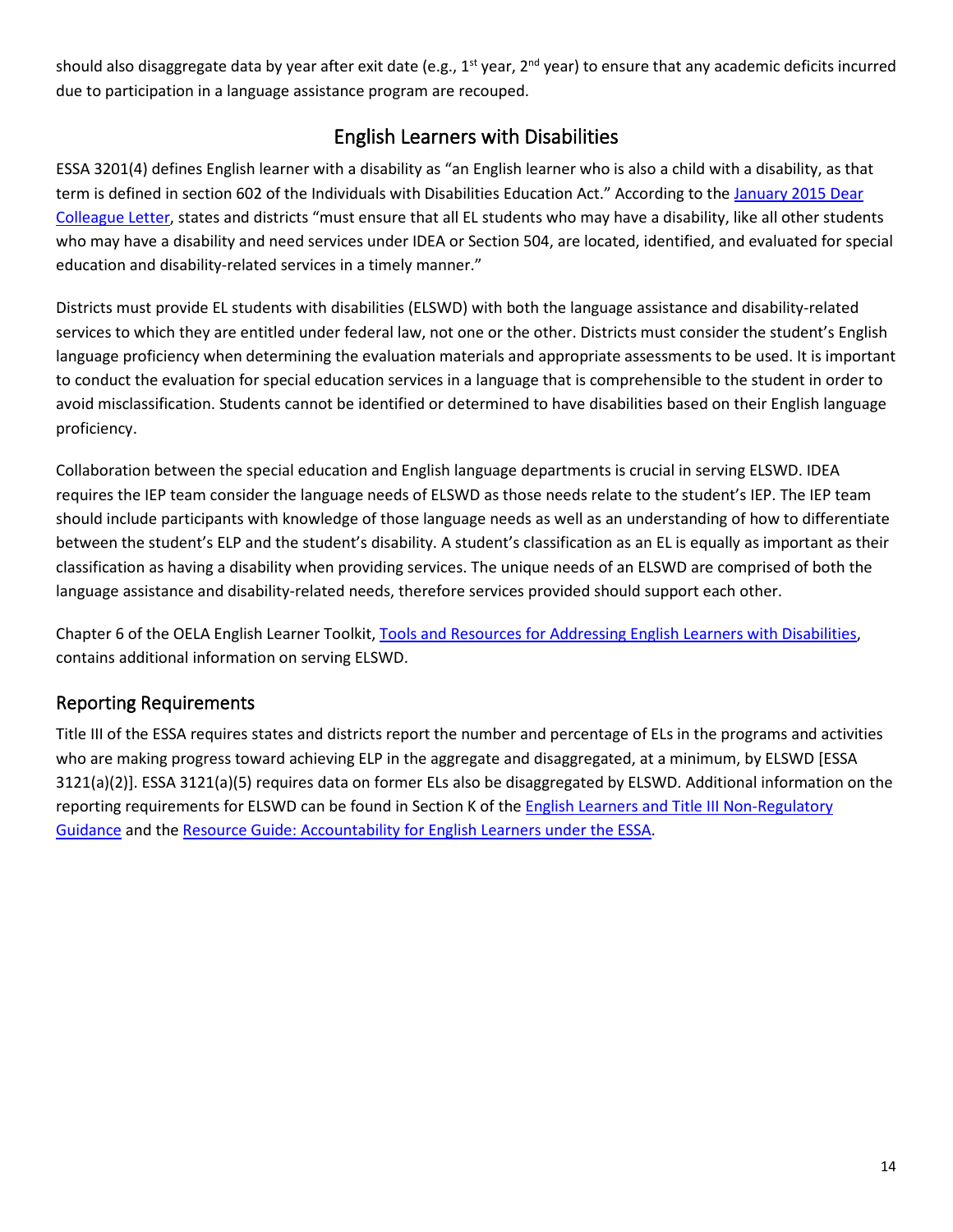# Data Collection

<span id="page-14-0"></span>Data is collected and reported to KDE annually by each school district via Infinite Campus. English Learner and immigrant data for the past three years is documented and reported annually to the U.S. Department of Education by KDE. English Learner data is reported publically on the [School Report Card.](https://openhouse.education.ky.gov/src) Districts need to run the English Learners extract in Infinite Campus on a regular basis throughout the school year to check for Critical Errors. Critical Errors include: EL students with no service type, no instructional accommodations and/or a home language listed as English. Information on how to correct the Critical Errors can be found in the [English Learner Data Standards.](https://education.ky.gov/districts/tech/sis/Documents/Standard-LEP.pdf)

The U. S. Department of Education requires data on all EL students enrolled in districts on October 1. KDE will do an Infinite Campus English Learners extract using the starting and ending date of October 1 annually. Districts should run the English Learners extract on a regular basis to ensure that district data is up to date and proper services/accommodations are provided for EL students enrolled.

KDE will do an English Learners extract on the second Tuesday in March to determine *preliminary* district EL counts and Title III allocations. Districts will need to complete the *Intent to Participate* in GMAP by April 15 to determine the Title III districts and consortiums. A July 1 English Learners extract will be conducted to update counts to determine SEEK and final Title III funding allocations. Districts must check and clean up any Critical Errors during the month of May to ensure the accuracy of the July 1 extract.

The immigrant Ad Hoc reports should also be run periodically to check data. KDE will extract immigrant data from Infinite Campus on the second Tuesday in October to determine the recipients of Title III Immigrant Subgrant. Title III requires states to reserve funds for Subgrants to districts that have experienced a "significant increase" in the percentage or number of immigrant children and youth who have enrolled in schools in the district in the current fiscal year compared to the average of the last two fiscal years. (ESEA Section 3114(d)). Districts may be requested to provide additional immigrant data for verification.

Districts should refer to the [English Learner Data Standards](http://education.ky.gov/districts/tech/sis/pages/ksis-data-standards.aspx) and the [Immigrant Data Standards](https://education.ky.gov/districts/tech/sis/Documents/DataStandardImmigrant.pdf) for guidance on entering EL and immigrant information into Infinite Campus and Critical Error removal.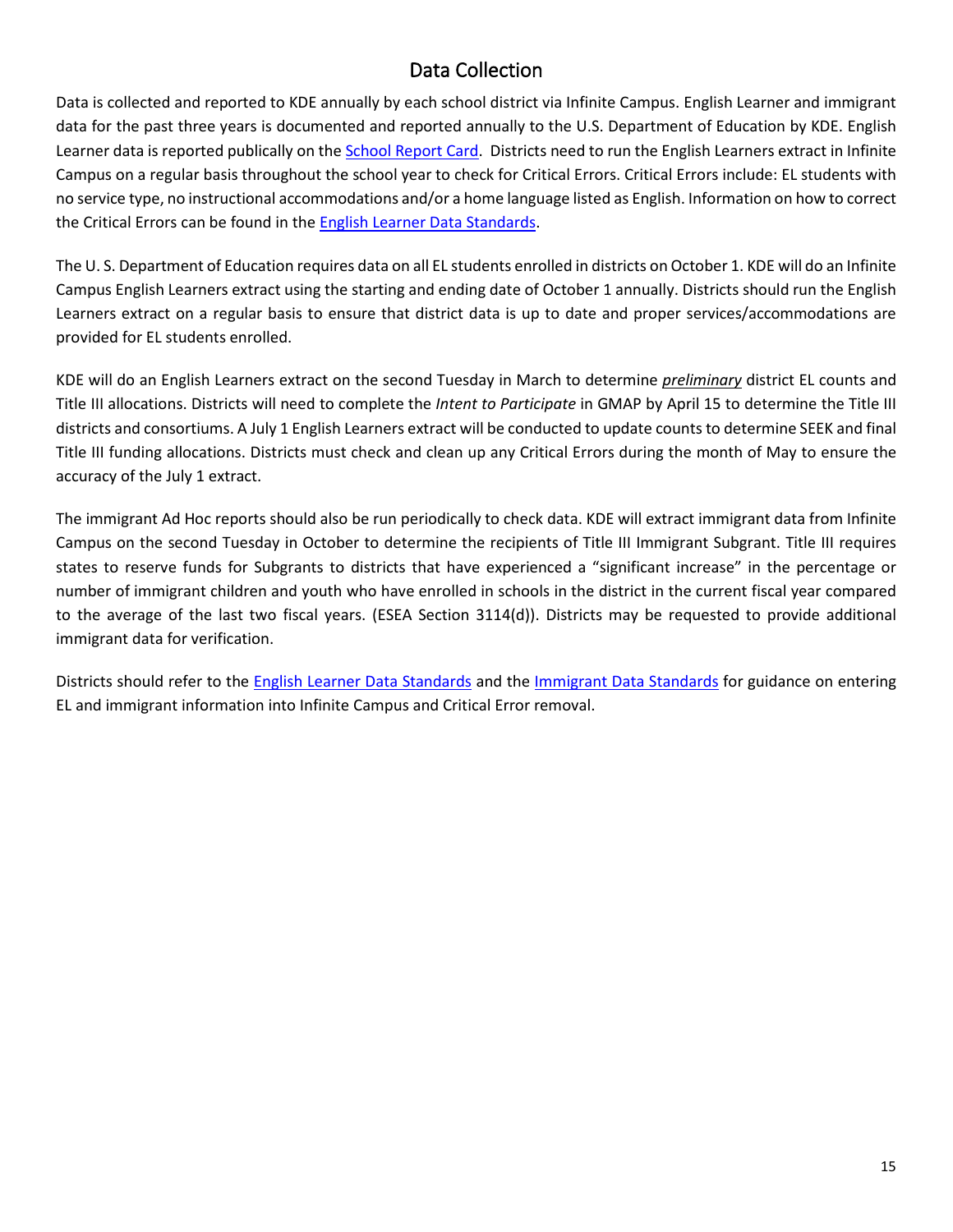# ELs and Title I, Part A

<span id="page-15-0"></span>The enactment of ESSA saw several requirements related to English language proficiency (ELP) assessment and accountability move from Title III to Title I, Part A. This includes requirements at both the district and school levels. These changes allow Title I funds to be used for a broader range of EL-related purposes. Districts must have enough ELs to generate a minimum amount of funds in order to be eligible to receive the Title III grant; Title I, Part A has no such requirement.

## <span id="page-15-1"></span>Assessment and Accountability Requirements

The following chart provides a brief summary of the assessment and accountability requirements for serving ELs under Title I, Part A.

| <b>Title I, Part A Requirement</b>                                                       | <b>Summary and Significance</b>                                                                                                                                                                                                                                                                                                                                                                                                                                                                                                      |
|------------------------------------------------------------------------------------------|--------------------------------------------------------------------------------------------------------------------------------------------------------------------------------------------------------------------------------------------------------------------------------------------------------------------------------------------------------------------------------------------------------------------------------------------------------------------------------------------------------------------------------------|
| <b>English Language Proficiency</b><br><b>Standards</b><br>ESSA 1111(b)(1)(F)            | Each state must adopt ELP standards that are derived from the 4 recognized<br>domains of speaking, listening, reading, and writing; address the different<br>proficiency levels of ELs; and are aligned with the challenging state academic<br>standards.<br>As a member of the WIDA consortium, Kentucky adopted the WIDA English<br>Language Development Standards to meet this requirement.                                                                                                                                       |
| <b>English Language Proficiency</b><br><b>Assessment</b><br>ESSA 1111(b)(2)(G)           | Each state must demonstrate that LEAs will provide an annual assessment of ELP<br>of all ELs and that the assessment is aligned with the state's ELP standards. (Note:<br>This requirement has always been included under Title I, Part A. ESSA removed the<br>identical requirement from Title III).<br>As a member of the WIDA consortium, Kentucky uses WIDA's ACCESS for ELLs 2.0<br>as the annual ELP assessment.                                                                                                               |
| <b>Accountability: English</b><br><b>Learner Subgroup</b><br>ESSA 1111(b)(3)(B)          | Former ELs are to be included in the EL subgroup for accountability purposes for 4<br>years. Prior to ESSA, they were included for only 2 years.                                                                                                                                                                                                                                                                                                                                                                                     |
| <b>Accountability: Long Term</b><br>Goals<br>ESSA 1111(c)(4)(A)(ii)                      | Each state must establish ambitious, state-designed, long-term goals, which<br>include measures for ELs for proficiency on content assessments and increases in<br>the percentage of ELs making progress in achieving ELP within a state-determined<br>timeline.<br>Districts receiving Title I funds are now held accountable for this measure rather<br>than only districts receiving Title III funds.                                                                                                                             |
| <b>Accountability: Annual</b><br><b>Meaningful Differentiation</b><br>ESSA 1111(c)(4)(C) | Accountability determinations known under NCLB as Adequate Yearly Progress<br>(AYP) are now known as Annual Meaningful Differentiation (AMD). AMD includes<br>separate accountability indicators for ELs and the requirement to include<br>differentiation for underperforming subgroups.<br>A school may be identified for Targeted Support and Improvement (TSI) based<br>solely on the academic of ELP performance of the EL subgroup, allowing school<br>improvement funds to be used for ELs for the first time when available. |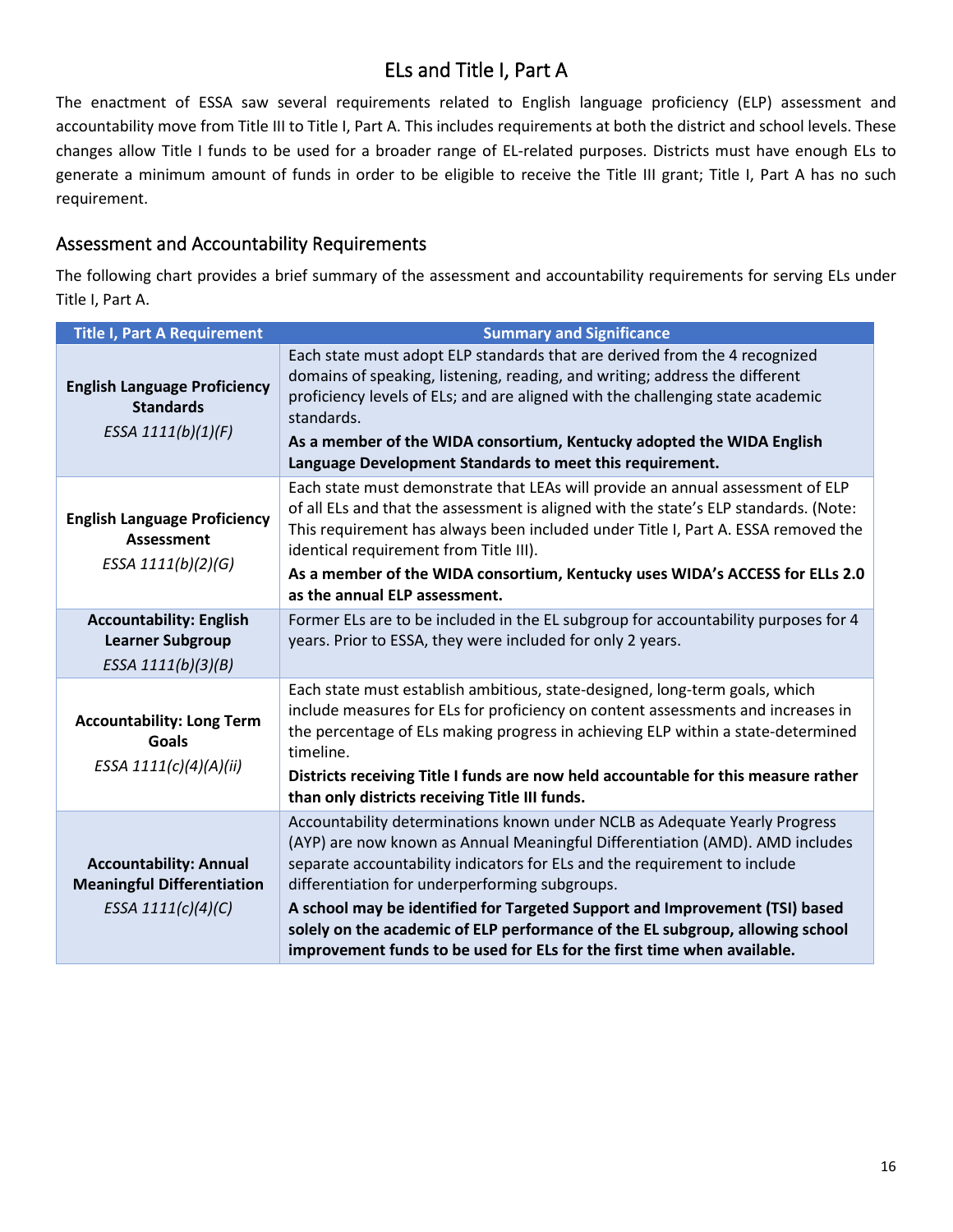# <span id="page-16-0"></span>Parent Engagement Requirements

ESSA 1112(e) includes several requirements related to the parents of all ELs in the district. Section E of the Non-Regulatory [Guidance](https://www2.ed.gov/policy/elsec/leg/essa/essatitleiiiguidenglishlearners92016.pdf) contains additional information on engaging the parents of ELs.

## Parent Notification

ESSA 1112(e)(3)(A-B) requires each district using funds under Title I, Part A or Title III, Part A in order to provide services to ELs to provide parents with notification of their child's identification as an EL and their placement in a language instruction educational program (LIEP). The parental notification must include:

- The reason for the identification of the child as an EL;
- The child's level of English language proficiency, how the level was assessed, and the status of the child's academic achievement;
- Methods of instruction used in the program in which the child is, or will be, participating, and the methods of instruction used in other available programs, including how the programs differ;
- How the program will meet the educational strengths and needs of the child and help the child achieve English language proficiency, and meet academic standards;
- Exit requirements for the program, expected rate of transition to a classroom not tailored for EL students, and expected rate of high school graduation;
- In the case of a child with a disability, how the program meets the annual goals in the child's individualized education program (IEP); and
- Information regarding parents' right to withdraw the child from a program upon their request, and to decline enrollment or choose another program or method of instruction, if available.

This notification must be provided no later than 30 days after the beginning of the school year or within the first two weeks of placement in an LIEP for students who enroll after the start of the school year.

# Parent Participation

ESSA 1112(e)(3)(C) states that each district must implement an effective means of outreach to the parents of all ELs to inform them of how they can:

- be involved in the education of their children; and
- be active participants in assisting their children to:
	- o attain English proficiency;
	- o achieve at high levels within a well-rounded education; and
	- o meet the challenging state academic standards expected of all students.

Implementing an effective means of outreach must include holding, and sending notice of opportunities for, regular meetings for the purpose of formulating and responding to recommendations from the parents of ELs.

#### Notice and Format

ESSA 1112(e)(4) requires the notice and information provided to parents under ESSA 1112(e) be in an understandable and uniform format and, to the extent practicable, provided in a language that the parents can understand. This is specific to the parent notification and outreach requirements of Title I, Part A. Providing translation and interpretation services related to core instruction and the core EL program are district requirements under the civil rights laws.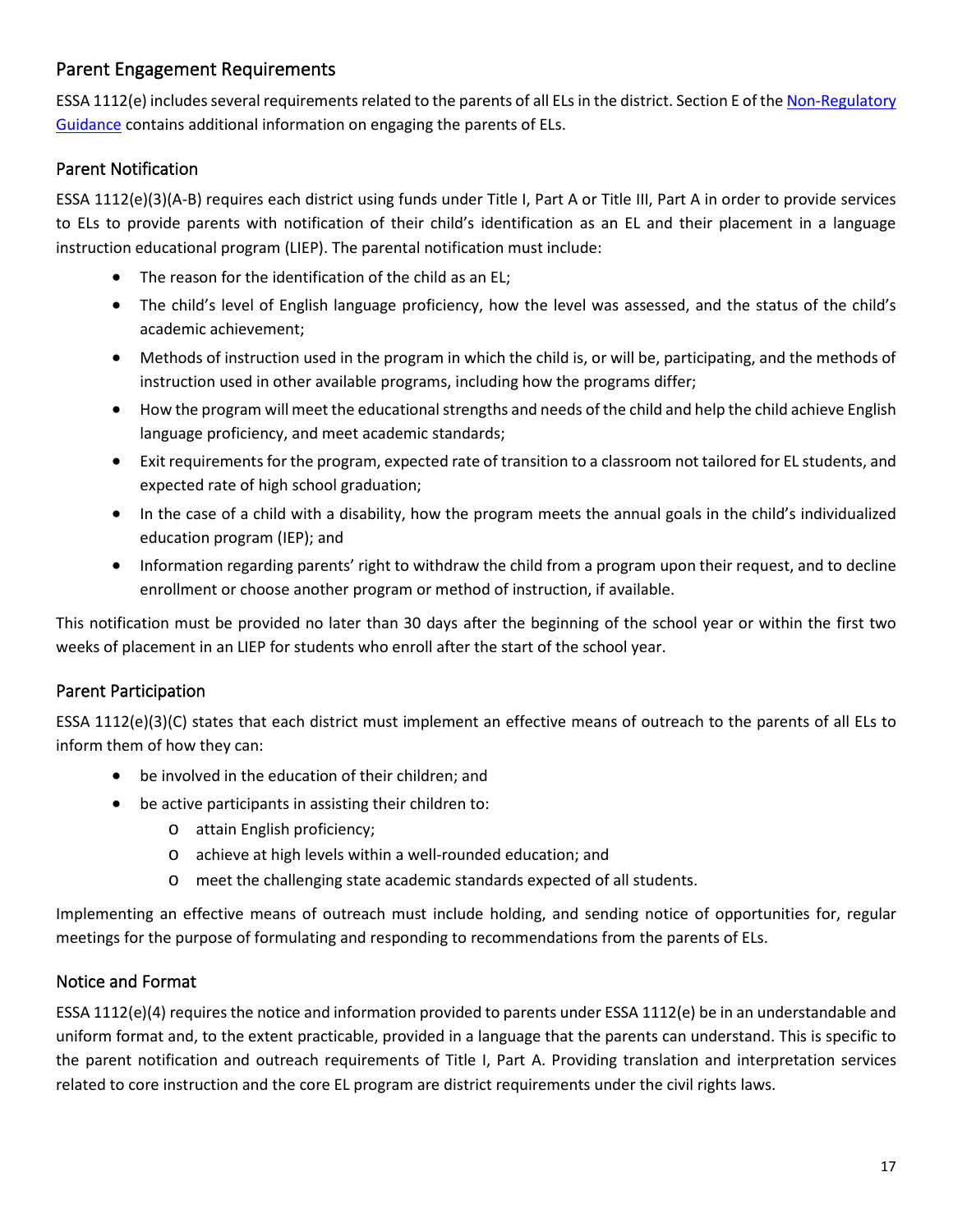# <span id="page-17-0"></span>Coordination with Other Programs

ESSA 1112(c) states that the district's Title I, Part A plan must assure that the district will coordinate and integrate services provided under Title I, Part A with other educational services at the district or school level, such as services for ELs, in order to increase program effectiveness, eliminate duplication, and reduce fragmentation of the instructional program.

The Title I program should support and supplement the district's core EL program as well as work in cooperation with the EL and/or Title III programs in order to maximize resources. The two programs should collaborate to design programs and interventions which address the needs of EL students. The regular sharing of information and expertise will allow both programs to provide effective services to ELs.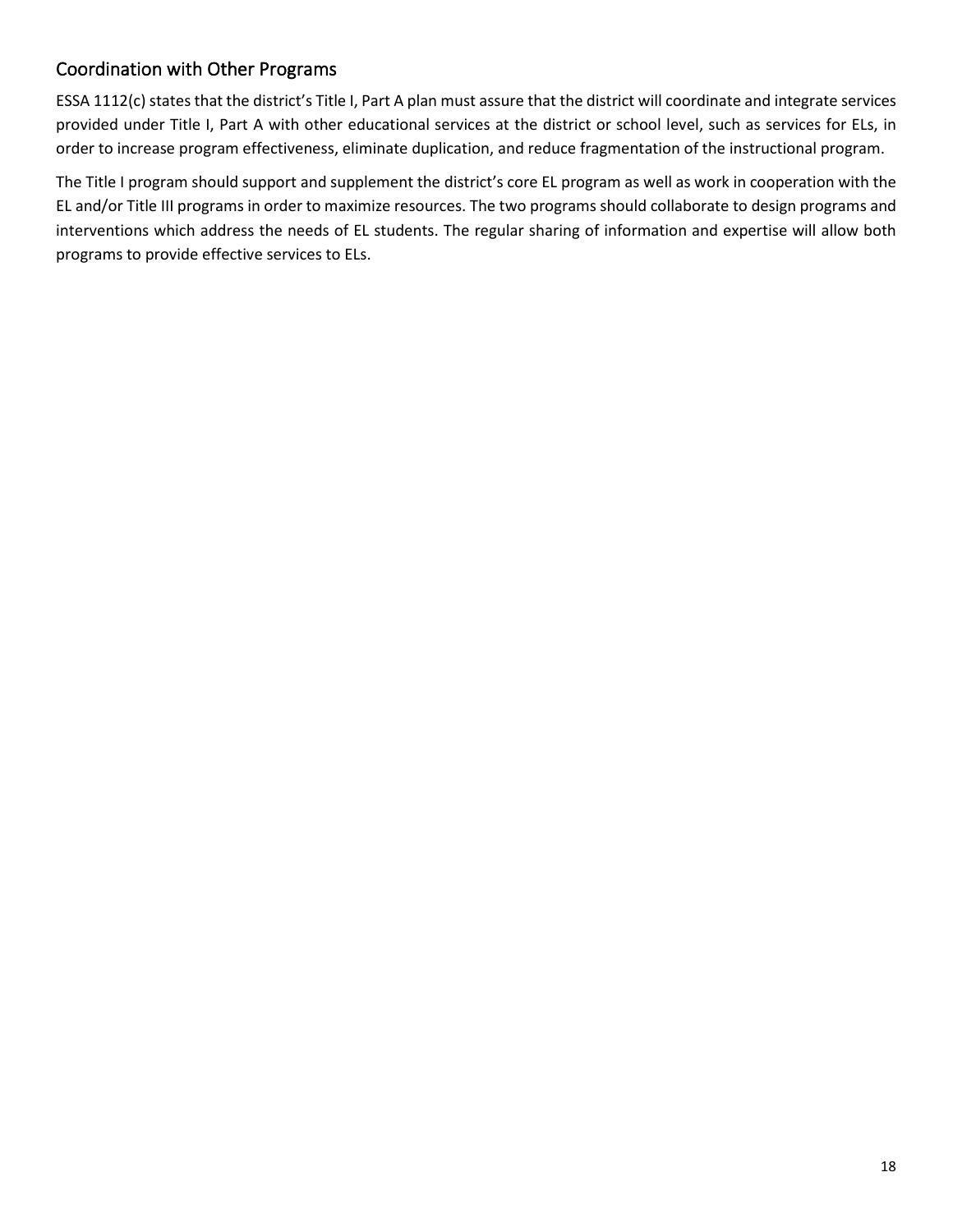# Title III, Part A

<span id="page-18-0"></span>Title III of the Elementary and Secondary Education Act (ESEA) is part of legislation enacted to ensure that ELs, including immigrant children and youth, develop English proficiency and meet the same academic content and academic achievement standards that other children are expected to meet. The purposes of Title III are [See ESSA 3102]:

- 1. To help ensure ELs attain English proficiency and develop high levels of academic achievement in English;
- 2. To assist ELs in achieving high levels in academic subjects so they can meet the same challenging academic standards all children are expected to meet;
- 3. To assist in establishing, implementing, and sustaining effective programs designed to assist in teaching ELs;
- 4. To assist in the development and enhancement of the capacity to provide effective instructional programs designed to prepare ELs to enter all-English instructional settings; and
- 5. To promote parent, family, and community engagement in programs and services for ELs.

Title III grants provide States and their districts funds to *supplement* their English language instructional programs. Districts with EL students can apply for a Title III Subgrant. To qualify as a stand-alone Title III district, a district must have enough EL students to generate \$10,000 in allocations. Districts which do not meet the minimum requirement can join or form a consortium with other districts. Districts creating a consortium must qualify for a minimum of \$10,000 in subgrant allocations combined. See question A-15 of th[e Non-Regulatory Guidance](https://www2.ed.gov/policy/elsec/leg/essa/essatitleiiiguidenglishlearners92016.pdf) for more information on forming a consortium. Title III funds are supplemental to local, state, and federal funds and therefore cannot be used to meet any of the civil rights requirements [See ESSA 3115(g)].

# <span id="page-18-1"></span>Title III Required Activities

ESSA 3115(c) requires recipients of Title III funds use those funds for three required activities:

- Providing a language instruction educational program (LIEP) to increase ELs' English language proficiency (ELP);
- Providing effective professional development; and
- Providing and implementing other effective activities and strategies that enhance or supplement LIEPs for ELs, which must include parent, family, and community engagement activities, and may include strategies that serve to coordinate and align related programs.

Title III funds must be used to meet these requirements before they can be used for anything else. A list of allowable uses of Title III funds can be found in ESSA 3115(d). 2% of the Title III allocation may be used for administrative expenses.

# <span id="page-18-2"></span>Immigrant Subgrant

Immigrant children and youth are defined by ESSA 3201(5) as individuals who are aged 3 through 21; were not born in any state (including the 50 states, the District of Columbia, and Puerto Rico); and have not been attending one or more schools in any one or more states for more than 3 full academic years. **The term immigrant is not related to an individual's legal status in the United States.** Under *Plyler v. Doe*, schools are required to provide equal access to a basic public education to all students regardless of immigration status.

The Title III Immigrant Subgrant, outlined in ESSA 3115(e), is awarded to districts that have experienced a significant increase in their immigrant student population as defined by ESSA 3114(d)(1). These funds must be used to pay for activities that provide enhanced instructional opportunities for immigrant children and youth. Any district may be eligible for the immigrant subgrant, not just districts receiving Title III funds. Districts eligible for this subgrant will be notified by KDE in October. See KDE's [English Learner and Immigrant Resources webpage](https://education.ky.gov/federal/progs/eng/Pages/English-Learner-and-Immigrant-Resources.aspx) and section G of the [Non-Regulatory](https://www2.ed.gov/policy/elsec/leg/essa/essatitleiiiguidenglishlearners92016.pdf)  [Guidance](https://www2.ed.gov/policy/elsec/leg/essa/essatitleiiiguidenglishlearners92016.pdf) for more information and resources on serving immigrant students.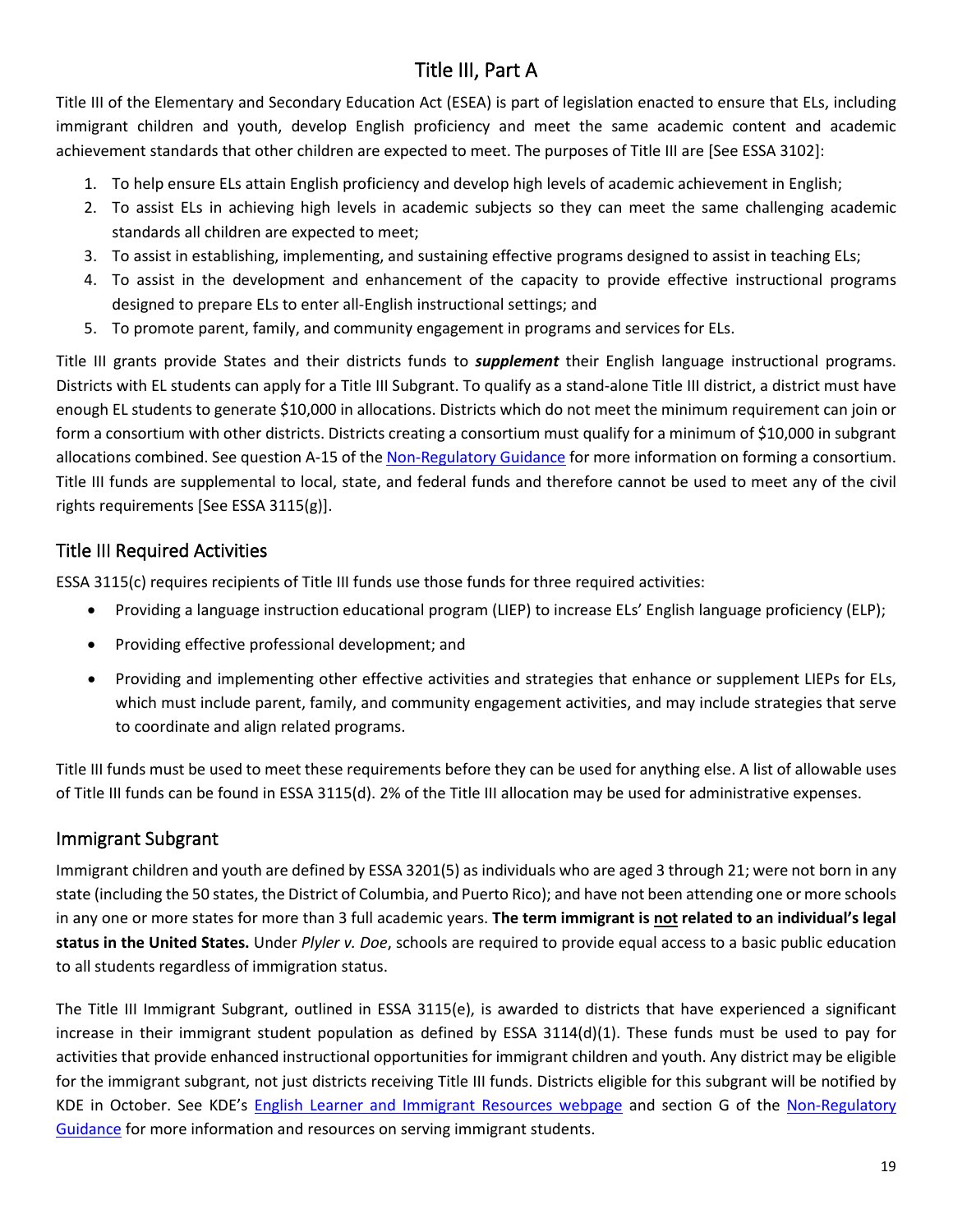## Allowable Activities

The activities that provide enhanced instructional opportunities for immigrant children and youth may include the following:

- Family literacy, parent and family outreach, and training activities designed to assist parents and families to become active participants in the education of their children;
- Recruitment of, and support for, personnel, including teachers and paraprofessionals who have been specifically trained, or are being trained, to provide services to immigrant children and youth;
- Provision of tutorials, mentoring, and academic or career counseling for immigrant children and youth;
- Identification, development, and acquisition of curricular materials, educational software, and technologies to be used in the program carried out with awarded funds;
- Basic instructional services that are directly attributable to the presence of immigrant children and youth in the LEA involved, including the payment of costs of providing additional classroom supplies, costs of transportation, or such other costs as are directly attributable to such additional basic instructional services;
- Other instructional services that are designed to assist immigrant children and youth to achieve in elementary schools and secondary schools in the United States, such as programs of introduction to the educational system and civics education; and
- Activities, coordinated with community-based organizations, institutions of higher education, private sector entities, or other entities with expertise in working with immigrants, to assist parents and families of immigrant children and youth by offering comprehensive community services.

## <span id="page-19-0"></span>Serving Eligible Private School Students

ESSA 8501 requires a district provide for the equitable participation of eligible private school students, their teachers, and other educational personnel in private schools located in areas served by the district. This requirement applies to both the EL and immigrant subgrants. Private schools are eligible to receive *services* under Title III, **not funds**. Title III funds may only be used for supplemental EL services that are reasonable, allocable, and allowable.

The [Title III Equitable Services to Private Schools Non-Regulatory Guidance](https://www2.ed.gov/about/offices/list/oii/nonpublic/titlethree.pdf) provides additional information on serving EL students in private schools.

#### Declaration of Participation

Each spring, private schools must complete the Declaration of Participation indicating they wish to receive Title III services. The district must make reasonable attempts to contact all private schools within its boundaries to determine whether the private school intends to participate in the Title III program. The district should contact private school officials annually, even if the private school has declined Title III services in previous years.

#### Consultation

Following the declaration of participation, the district must engage in timely and meaningful consultation with any private school officials who indicate their schools wish to receive Title III services. The consultation should occur in the spring of the prior school year to design and develop the Title III program, ensuring private school services are in place before the start of the school year. The following topics must be discussed during consultation:

- How students will be identified as ELs;
- How the needs of eligible ELs, their teachers, and other personnel will be identified;
- What services will be offered as well as the size and scope of those services;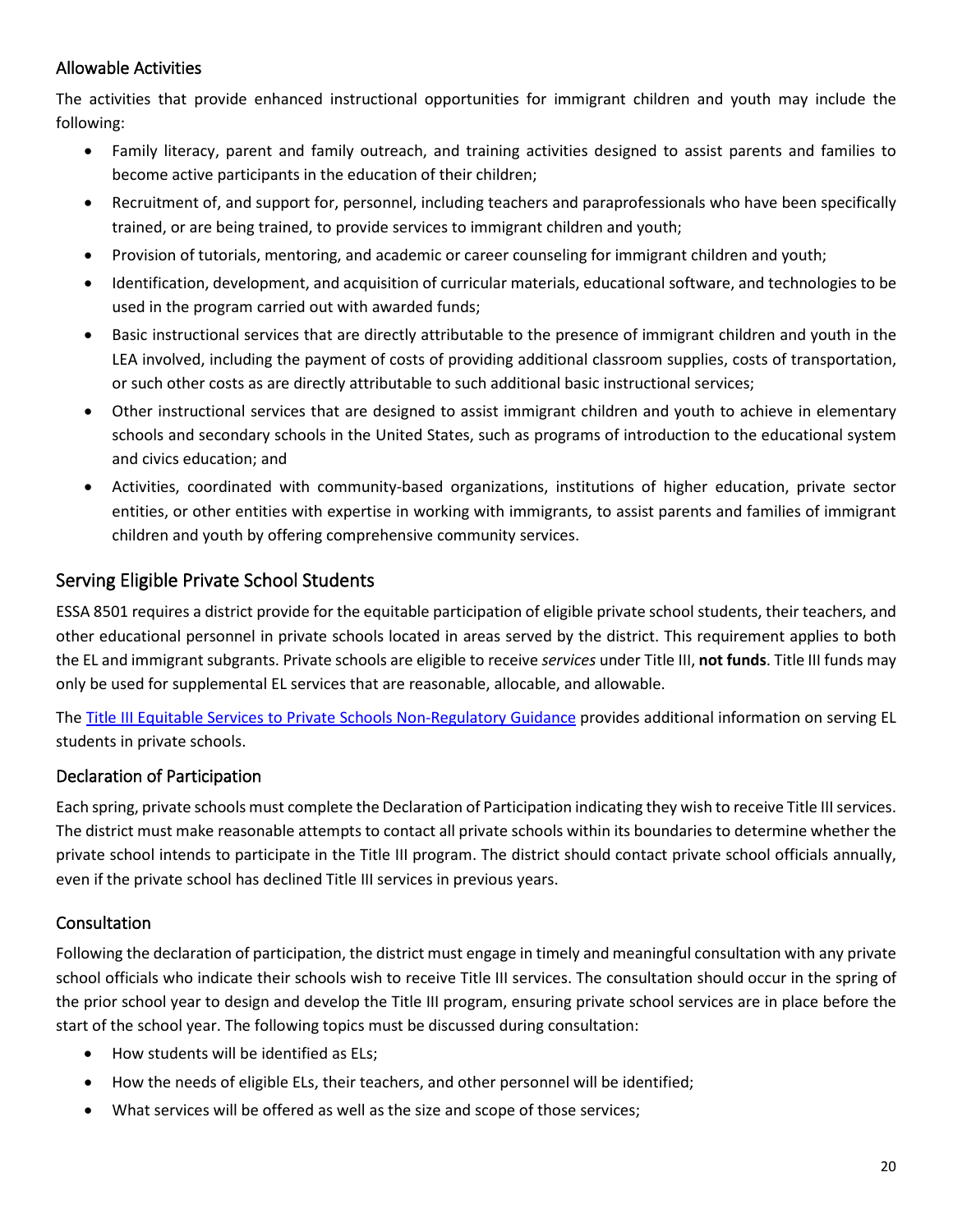- Whether services will include initial identification of ELs and assessment of their language proficiency, as well as a determination of whether students should exit EL status;
- How, where, and by whom the services will be provided;
- How the services will be assessed and how the results of those assessments will be used to improve the services;
- The amount of funding available to provide services; and
- How and when the LEA will make decisions about the delivery of Title III services, including a thorough consideration of the views of the private school officials on the provision of contract services through potential third-party providers.

The consultation must occur before the district makes any decisions regarding Title III services at the private school. Decisions made during the consultation meeting must be documented in the Title III section of the KDE [Consultation](https://education.ky.gov/federal/progs/tia/Documents/Sample%20Consultation%20Forms%20Packet%20Kentucky.pdf)  [Agreement Forms Packet.](https://education.ky.gov/federal/progs/tia/Documents/Sample%20Consultation%20Forms%20Packet%20Kentucky.pdf) Once all participating programs have completed their section of the packet, the entire packet should be uploaded to the GMAP District Document Library.

#### **Services**

The services provided to eligible private school students must supplement and not supplant services the private school would otherwise offer if not receiving services under Title III. Services must be secular, neutral, and non-ideological. As private schools do not receive federal funds beyond those spent on students' equitable services, there are no other funds to supplant. Private schools are not required to meet the federal civil rights requirements outlined in the Dear Colleague Letter such as providing a core EL program, identifying and assessing potential ELs, and annually assessing ELP. This allows equitable service funds to be used for activities not permitted in public schools, such as providing the initial ELP assessment.

Services provided to staff and Title III-eligible students at participating private schools must be equitable to those provided to eligible students and staff at public schools in the district. USED's Office of Non-Public Education considers participation to be equitable if the district:

- Assesses, addresses, and evaluates the needs and progress of public and private school students and educational personnel on a comparable basis.
- Provides, in the aggregate, approximately the same amount of services to students and educational personnel with similar needs.
- Spends an equal amount of Title III funds to serve similar public and private school students and educational personnel.
- Provides both groups of students and educational personnel equal opportunities to participate in program activities.

The district, in consultation with the private school, determines the appropriate services based on the needs of identified students and their teachers or other educational personnel as well as the amount of Title III funds available for services based on the number of identified students at the private school.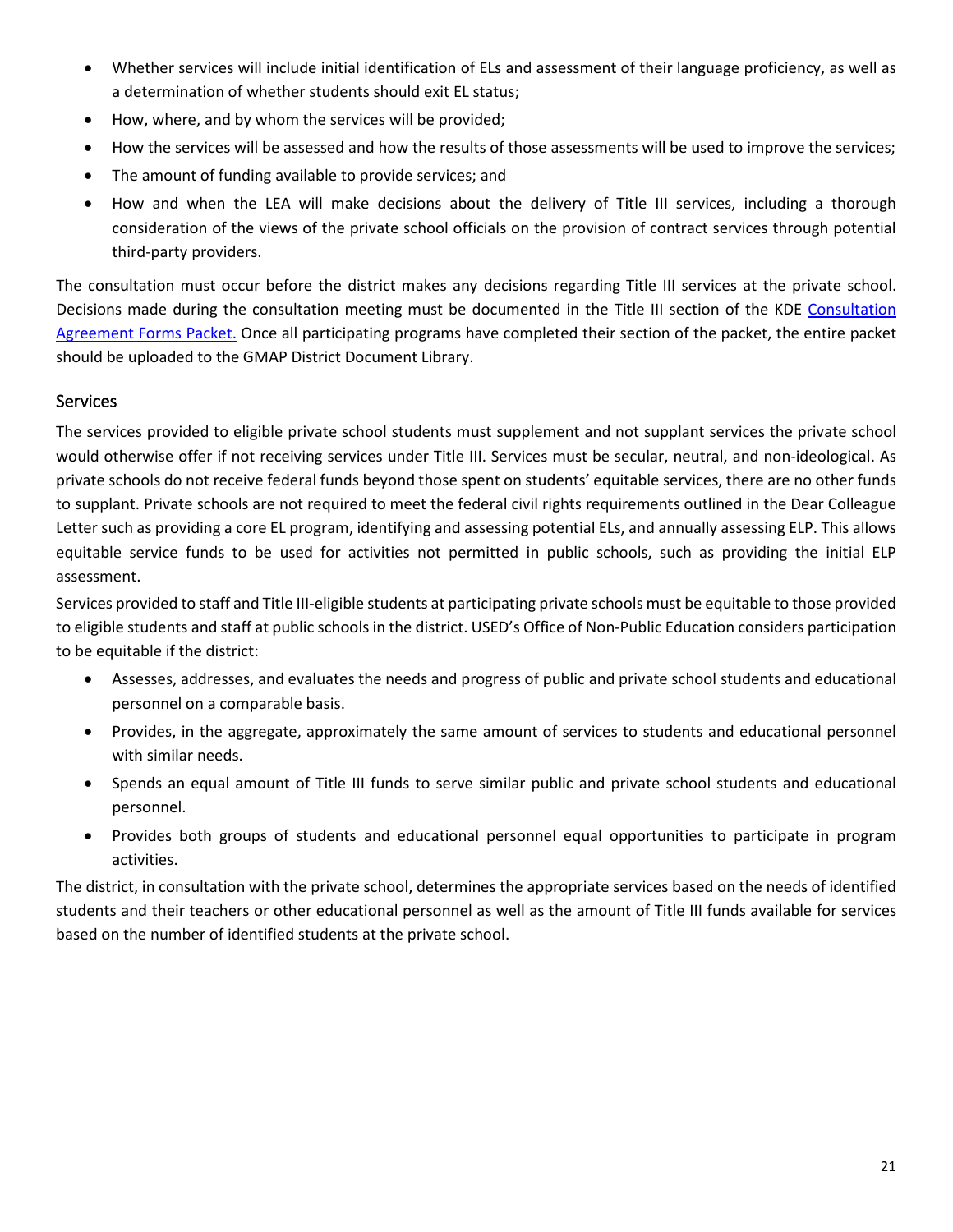# Time and Effort – Personnel Paid from Title III

<span id="page-21-0"></span>Employees whose compensation is supported with Title III funds (or any federal funding source) must maintain appropriate records demonstrating the amount of time they worked on Title III. This applies to staff at the district and school level paid completely or partially from Title I funds. These records are often referred to as "time and effort" records. Time and effort logs must reflect an after-the-fact distribution of the actual activity of the employee.

Any federal cost, including salaries, must be allocable; that is, provide a benefit to the program that is proportionate to the relative benefits received. Federal funds can only pay for goods or services to the extent there is a chargeable benefit to the federal program.

[2 C.F.R. 200.430](https://www.ecfr.gov/cgi-bin/text-idx?node=se2.1.200_1430&rgn=div8) states that the salaries and wages of employees who work on federal programs may be paid with federal funds as long as appropriate time distribution records are maintained. These records must:

- Be supported by a system of internal controls that provides reasonable assurance that the charges are accurate, allowable, and properly allocated;
- Be incorporated into official records;
- Reasonably reflect total activity for which the employee is compensated, not exceeding 100 percent of compensated activities;
- Encompass both federally assisted and all other activities compensated by the district on an integrated basis;
- Comply with the established accounting policies and practices of the nonfederal entity; and
- Support the distribution of the employee's salary or wages among specific activities or costs objectives.

The frequency of reporting depends on whether an employee works on a single "cost objective" or multiple "cost objectives." A cost objective refers to a federal program, mandated set-aside, statutory cap, or reservation of funds to which a grantee is required to track its funds. Each federal and non-federal program represents a separate cost objective; Title III is one cost objective and the district EL program is another cost objective.

# <span id="page-21-1"></span>Personnel Working with One Cost Objective

District personnel whose salary is paid in whole from Title III funds must certify, on a semiannual basis (twice a year), that he/she worked solely on that program for the period covered. This is referred to as "semi-annual certification." The certification must indicate the period covered by the certification and must be signed by the employee and the supervisor who has first-hand knowledge of the work performed.

#### Sample Completed Semi-Annual Certification

Fiscal Year: **20XX** Name of School District: **ABC District**

Employees who are expected to work solely on a single Federal program or cost objective, charges for their salary will be supported by periodic certifications that the employee worked solely on that program for the period covered by the certification. The certification will be prepared at least semi-annually and will be signed by the employee or supervisory official having firsthand knowledge of the work performed by the employee.

I, **John Smith**, certify that 100% of my work time from **August 20XX** to **December 20XX** was spent on **Title III, Part A** duties and responsibilities.

Employee Signature: John Smith Date: 01/01/20XX

Supervisor Signature: Jane Doe Date: 01/01/20XX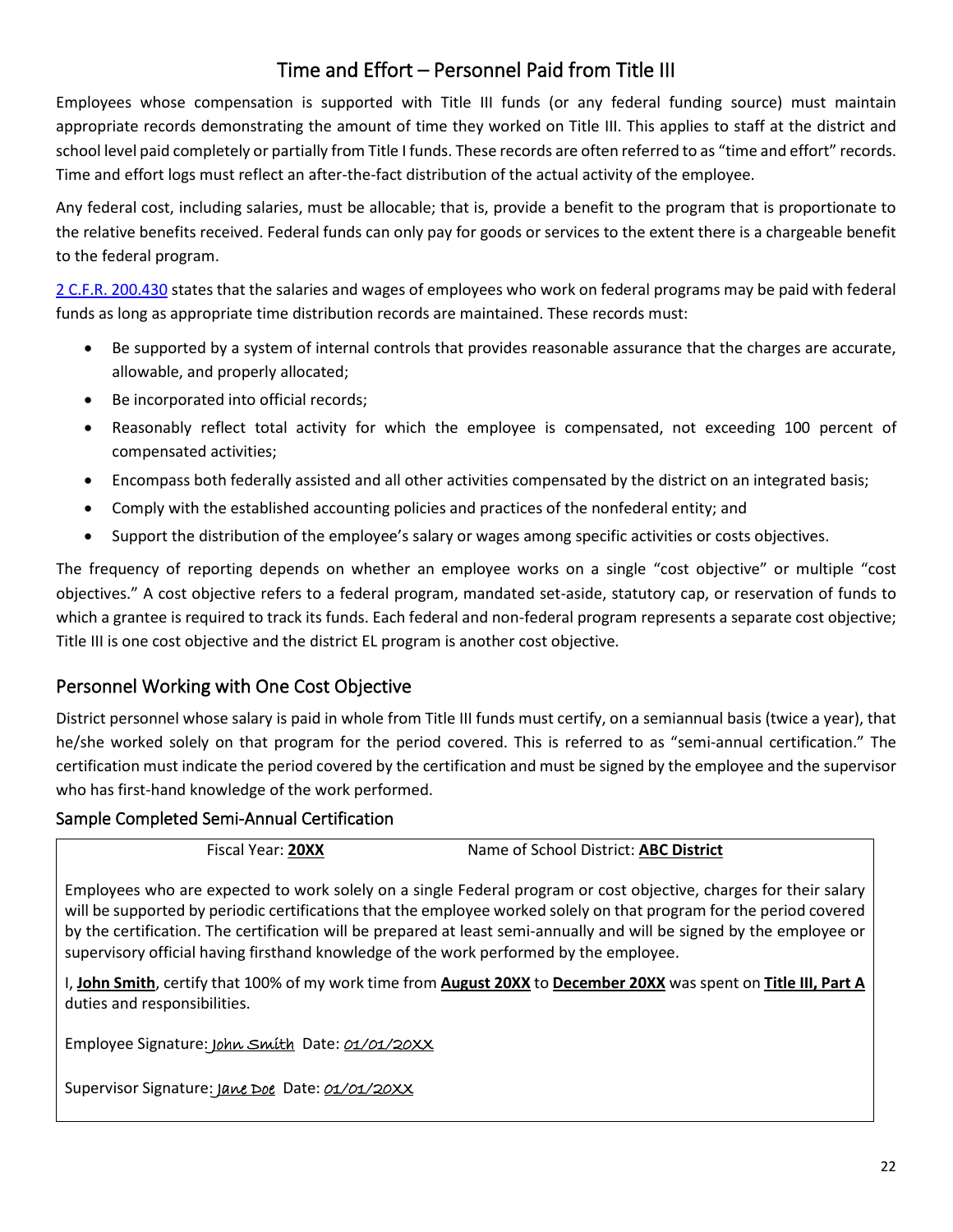# <span id="page-22-0"></span>Personnel Working with More than One Cost Objective

District personnel working with more than one federal program (or combination of federal and nonfederal programs) must maintain monthly Personnel Activity Report (PAR) of the number of hours the employee worked directly with Title III and other duties. The report must reflect an "after-the-fact distribution" of the employee's actual activity and must account for the percentage of time for which the employee is paid from each program. The monthly activity report must be signed by the employee and supervisor who has first-hand knowledge of the work performed.

## Sample Completed PAR

| PERSONNEL ACTIVITY REPORT (PAR)                                                                                      |                           |                               |                |                                    |                            |                       |                        |                |                                    |
|----------------------------------------------------------------------------------------------------------------------|---------------------------|-------------------------------|----------------|------------------------------------|----------------------------|-----------------------|------------------------|----------------|------------------------------------|
| for District Personnel Working with More than 1 Program                                                              |                           |                               |                |                                    |                            |                       |                        |                |                                    |
|                                                                                                                      | Employee Name: John Smith |                               |                |                                    |                            | Month: September 20XX |                        |                |                                    |
| <b>Reporting</b><br>Period                                                                                           | <b>PROGRAM</b>            | <b>PROGRAM</b>                | <b>PROGRAM</b> | <b>TOTAL HRS</b><br><b>PER DAY</b> | <b>Reporting</b><br>Period | <b>PROGRAM</b>        | <b>PROGRAM</b>         | <b>PROGRAM</b> | <b>TOTAL HRS</b><br><b>PER DAY</b> |
| Day of<br><b>Month</b>                                                                                               | Title III, Part<br>Α      | <b>District EL</b><br>Program |                |                                    | Day of<br>Month            | Title III, Part A     | District EL<br>Program |                |                                    |
| 1                                                                                                                    | $\overline{2}$            | 5                             |                | $7^{\circ}$                        | 16                         |                       |                        |                |                                    |
| $\overline{2}$                                                                                                       |                           |                               |                |                                    | 17                         |                       |                        |                |                                    |
| 3                                                                                                                    |                           |                               |                |                                    | 18                         | $\overline{2}$        | 5                      |                | $\overline{7}$                     |
| 4                                                                                                                    |                           |                               |                |                                    | 19                         | $\overline{2}$        | 5                      |                | $\overline{7}$                     |
| 5                                                                                                                    | 3                         | 5                             |                | 8                                  | 20                         | $\mathbf{1}$          | 5                      |                | 6                                  |
| 6                                                                                                                    | 1.5                       | 5                             |                | 6.5                                | 21                         | $\mathbf{1}$          | 5                      |                | 6                                  |
| $\overline{7}$                                                                                                       | $\overline{2}$            | 5                             |                | $\overline{7}$                     | 22                         |                       | 5                      |                | 5                                  |
| 8                                                                                                                    |                           | 5                             |                | 8                                  | 23                         |                       |                        |                |                                    |
| 9                                                                                                                    |                           |                               |                |                                    | 24                         |                       |                        |                |                                    |
| 10                                                                                                                   |                           |                               |                |                                    | 25                         | 3                     | 5                      |                | 8                                  |
| 11                                                                                                                   | $\mathbf{1}$              | 5                             |                | 6                                  | 26                         | $\mathbf{1}$          | 5                      |                | 6                                  |
| 12                                                                                                                   | 3                         | 5                             |                | 8                                  | 27                         | $\overline{2}$        | 5                      |                | $\overline{7}$                     |
| 13                                                                                                                   | 2.5                       | 5                             |                | 7.5                                | 28                         | 3                     | 5                      |                | 8                                  |
| 14                                                                                                                   |                           | 5                             |                | 5                                  | 29                         | 3                     | 5                      |                | 8                                  |
| 15                                                                                                                   | 3                         | 5                             |                | 8                                  | 30                         |                       |                        |                |                                    |
|                                                                                                                      |                           |                               |                |                                    | 31                         |                       |                        |                |                                    |
| <b>TOTALS 1-</b><br>15                                                                                               | 18                        | 50                            |                | 68                                 | <b>TOTALS 16-</b><br>31    | 18                    | 50                     |                | 68                                 |
| This certifies that the employee has completed work during the time period for the federal programs as<br>indicated. |                           |                               |                |                                    |                            |                       |                        |                |                                    |
| Employee Signature: John Smith<br>Supervisor Signature: Jane Doe                                                     |                           |                               |                |                                    |                            |                       |                        |                |                                    |

# <span id="page-22-1"></span>Substitute System for Personnel Activity Reports

Maintaining a monthly PAR has proved difficult and time-consuming for many employees in previous years. In September 2012, the U.S. Department of Education (ED) released guidance in a letter [to Chief State School Officers](https://www2.ed.gov/policy/fund/guid/gposbul/time-and-effort-reporting.html) that permits a state educational agency (SEA) to approve a local educational agency's (LEA) substitute system for time and effort reporting that meets the elements outlined in the guidance. This guidance permits an employee working on multiple cost objectives to complete a semi-annual certification submitted along with an acceptable work schedule instead of a monthly PAR. In order for an employee working on more than one cost objective to be eligible to complete a semi-annual certification rather than a PAR, the following conditions must be met:

- 1. The employee works a schedule that includes multiple cost objectives;
- 2. The work on those multiple cost objectives is "predetermined" (i.e., a teacher's lesson plan);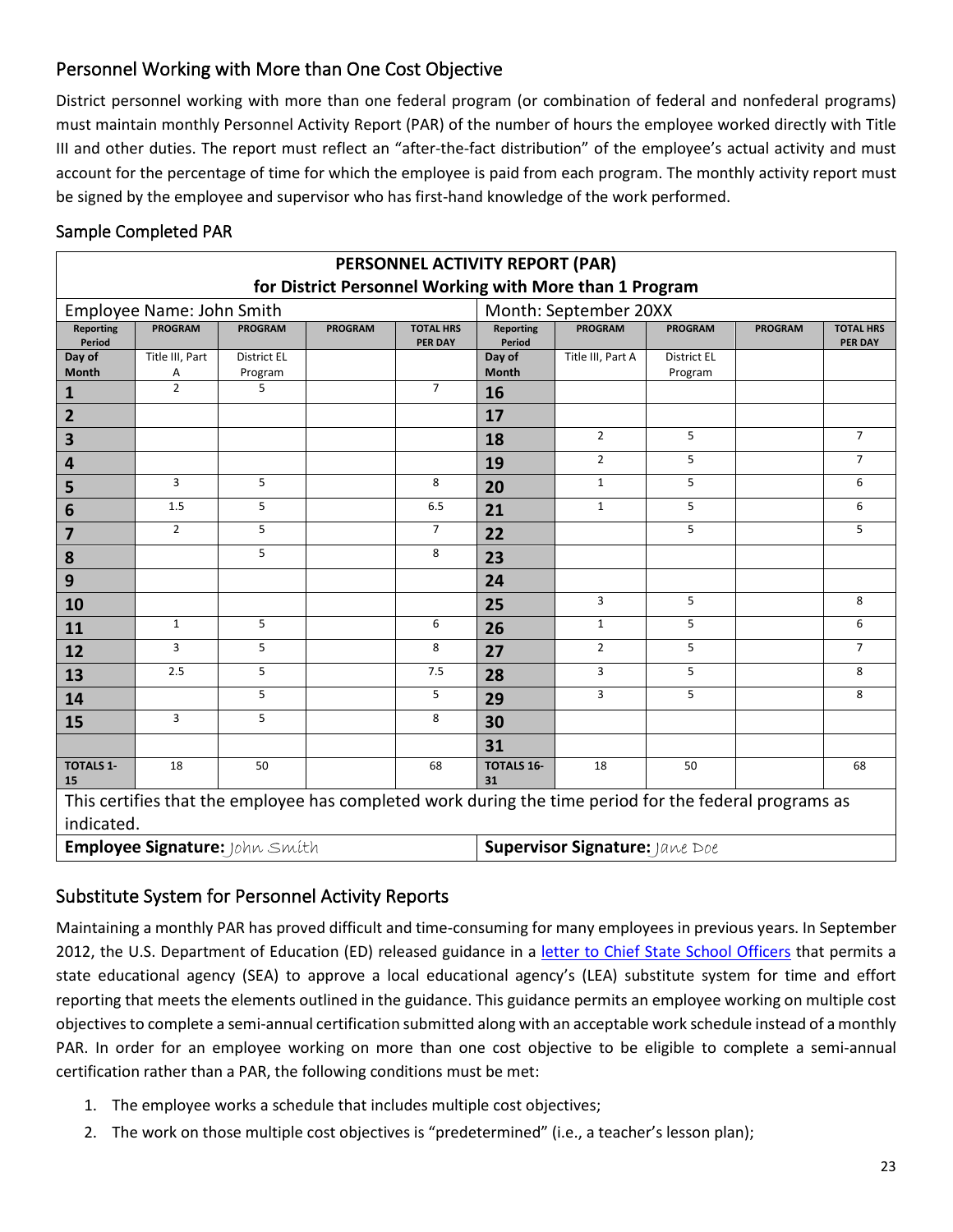- 3. The employee is not permitted to work on different cost objectives at the exact same time on their schedule; and
- 4. The documentation of the employee's schedule (which is used in lieu of the PAR) must:
	- a. Indicate the specific activity or cost objective that the employee worked on for each segment of the employee's schedule;
	- b. Account for the total hours for which the employee is compensated during the period reflected on the employee's schedule;
	- c. Be certified at least semi-annually and signed by the employee and a supervisory official having firsthand knowledge of the work performed by the employee;
	- d. Include documentation and certifications for any revisions to an employee's established schedule that continue for a prolonged period with effective dates clearly indicated; and
	- e. Include documentation by the employee using a PAR that covers any periods for which significant deviations occur from the established schedule that require work on multiple activities or cost objectives at the same time.

If an employee working on multiple cost objectives is unable to meet these conditions, the employee must maintain a monthly PAR. In order for the LEA to use this alternate time and effort documentation, they must receive prior approval from the SEA. The request to use a substitute system for time and effort reporting must include the following information:

- Certification that only eligible employees will participate in the substitute system;
- Certification that the system used to document employee work schedules includes sufficient controls to ensure that the schedules are accurate as well as a description of those controls; and
- A full disclosure of any known deficiencies with the system or known challenges with implementing the substitute system.

<span id="page-23-0"></span>Districts requesting to use a substitute system for time and effort reporting must submit this information to their [Title III](https://education.ky.gov/federal/progs/eng/Documents/Title%20III%20Program%20Consultant%20List%20by%20District.pdf) [Consultant](https://education.ky.gov/federal/progs/eng/Documents/Title%20III%20Program%20Consultant%20List%20by%20District.pdf) for review.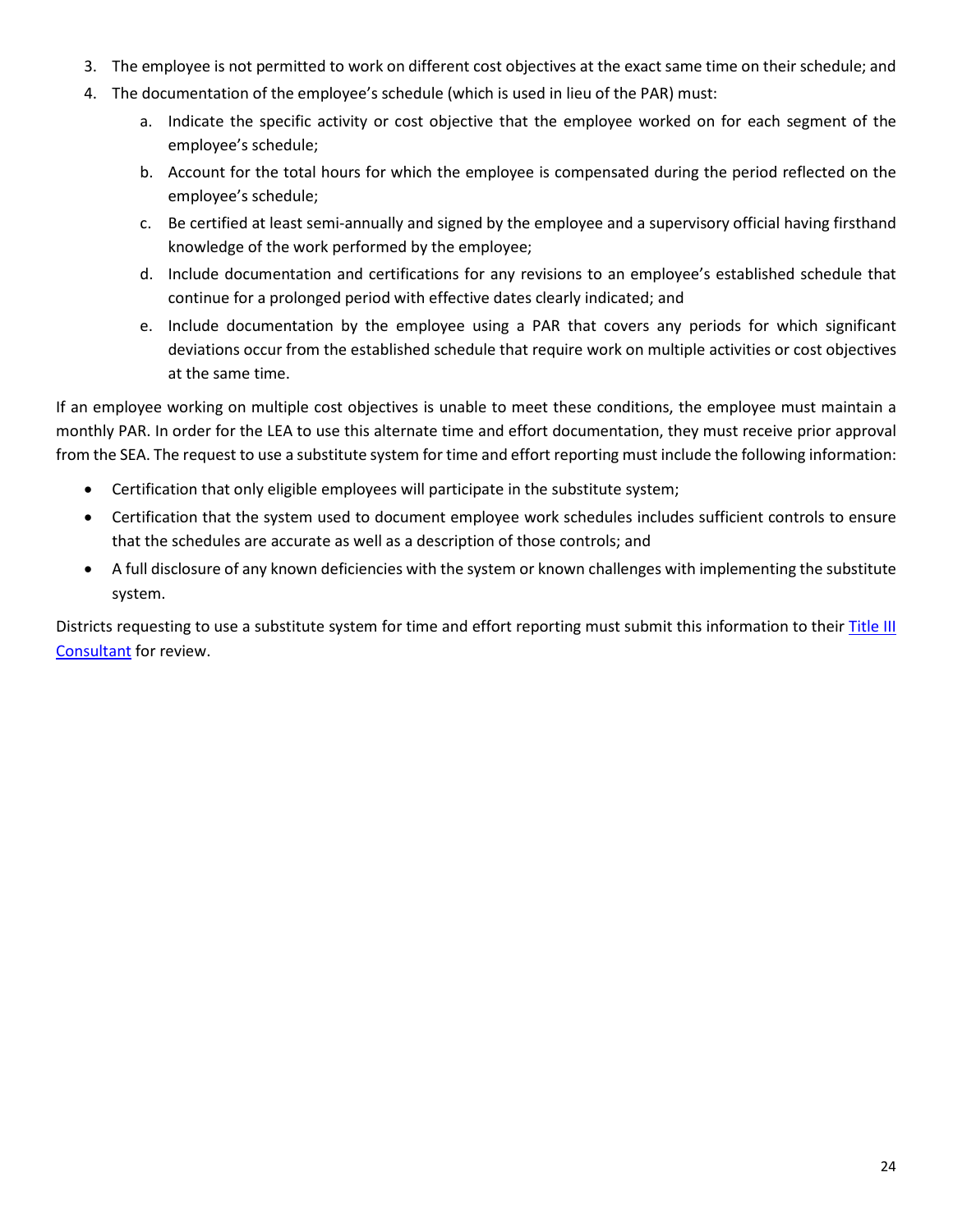# Legal Background on EL Services

<span id="page-24-0"></span>

| <b>Federal Legislation</b>                                   | <b>Significance</b>                                                                                                                                                                                                                                                                                                                                                                                        |  |  |
|--------------------------------------------------------------|------------------------------------------------------------------------------------------------------------------------------------------------------------------------------------------------------------------------------------------------------------------------------------------------------------------------------------------------------------------------------------------------------------|--|--|
| Equal Protection Clause of the 14th<br>Amendment (1868)      | States that equal protection of the laws cannot be denied to any person<br>within its jurisdiction, regardless of immigration status.                                                                                                                                                                                                                                                                      |  |  |
| Title VI of the Civil Rights Act of 1964                     | Specifically prohibits discrimination on the basis of race, color, or national<br>origin in programs receiving federal funding. It has been interpreted to<br>include the prohibiting of equal access to education because of a<br>student's status as an English Learner.                                                                                                                                 |  |  |
| <b>Bilingual Education Act of 1968</b>                       | First federal law directly addressing the education of language minority<br>students. This act provided the first allocation of federal funds for this<br>purpose. Reauthorized in 1994 as part of the Improving Schools Act.<br>Renamed the English Language Acquisition, Language Enhancement, and<br>Academic Achievement Act (Title III) under No Child Left Behind.                                   |  |  |
| <b>Equal Educational Opportunities Act</b><br>(EEOA) of 1974 | Prohibits states from denying equal educational opportunity by the<br>failure of an educational agency to take appropriate action to overcome<br>language barriers that impede equal participation by students in its<br>instructional program.                                                                                                                                                            |  |  |
| Lau v. Nichols (1974)                                        | Supreme Court case in which the court ruled students cannot be denied<br>access in and participation in an educational program due to inability to<br>speak or understand English. The court ordered that districts must take<br>affirmative steps to overcome educational barriers faced by non-English<br>speaking students.                                                                             |  |  |
|                                                              | Circuit Court ruling which set the criteria for examining EL programs. The<br>court established a three-part test to evaluate the adequacy of a district's<br>program for EL students:<br>1. Qualified teachers implementing sound theory (includes training                                                                                                                                               |  |  |
| Castañeda v. Pickard (1981)                                  | of staff).<br>Soundness of Educational Approach (effective teaching methods,<br>2.<br>including resources and personnel).                                                                                                                                                                                                                                                                                  |  |  |
|                                                              | 3. School districts must evaluate their programs and make<br>adjustments where needed to ensure language barriers are<br>actually being overcome.                                                                                                                                                                                                                                                          |  |  |
| Plyler v. Doe (1982)                                         | Supreme Court ruling that public schools may not require Social Security<br>Numbers from all students as this may expose undocumented status.<br>Students are also not required to show an original birth certificate for<br>enrollment. "Other reliable proof" such as a baptismal certificate, family<br>Bible with dutiful records, or an affidavit would suffice in place of the<br>birth certificate. |  |  |
| January 7, 2015 Dear Colleague Letter                        | Joint guidance developed by the Department of Justice (DOJ) and the<br>Office of Civil Rights (OCR) that outlined state, district, and school legal<br>obligations to providing services to EL students and families.                                                                                                                                                                                      |  |  |
| <b>Every Student Succeeds Act (ESSA) of</b><br>2015          | Replaced the No Child Left Behind Act (NCLB) and is a reauthorization of<br>the 1965 Elementary and Secondary Education Act (ESEA).                                                                                                                                                                                                                                                                        |  |  |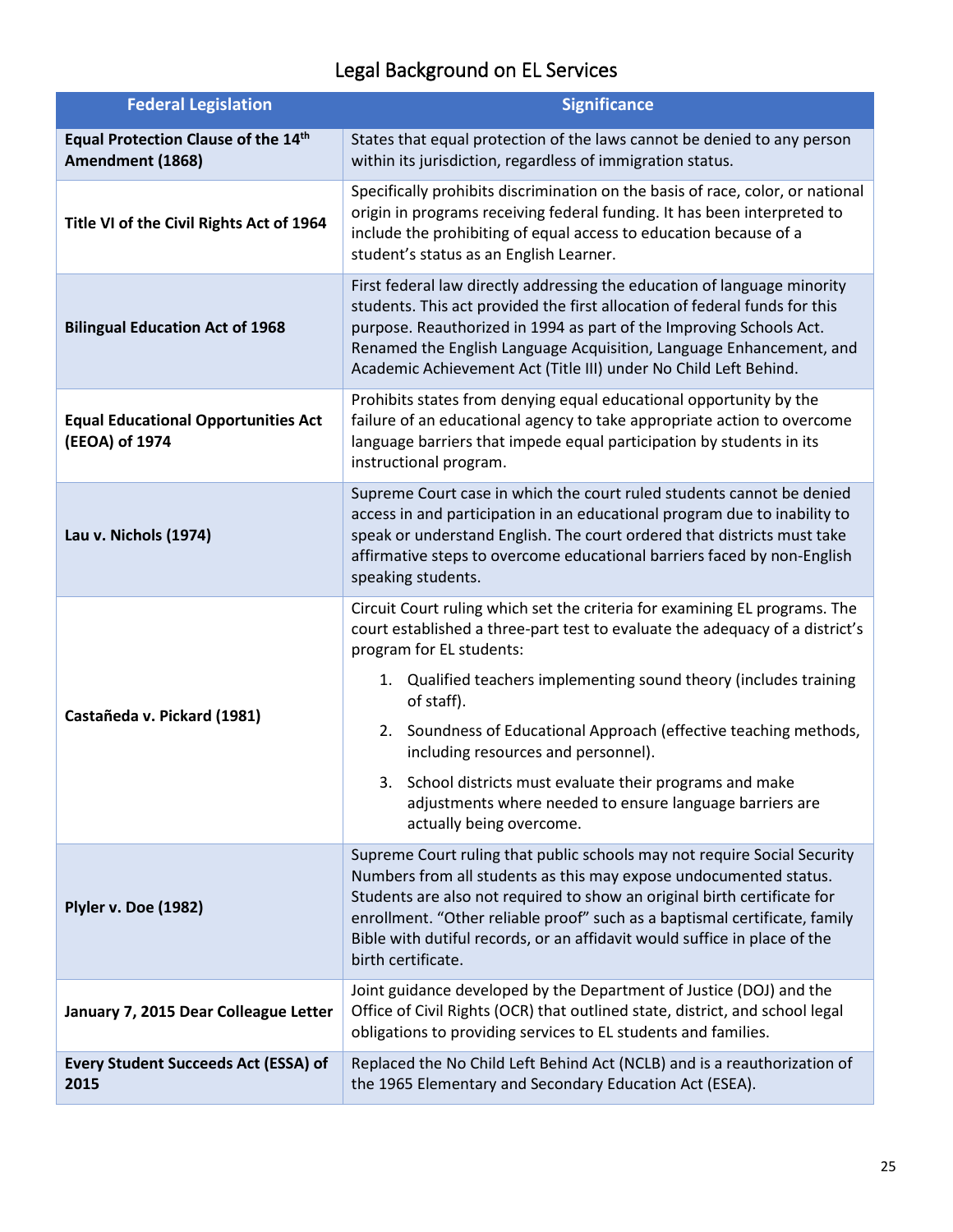# Hierarchy of Funding for English Learner Programs

<span id="page-25-0"></span>Districts must provide a core EL program prior to utilizing Title I and Title III funds for services. The following list outlines the succession of programs and funding sources used with ELs eligible for both Title I and Title III services.

**Core Instruction** – The core instruction program is provided to all students using state and local funds

**Core EL Program** – The core EL program is required by federal law (see *Lau* 1974 and *Castañeda* 1981) and is provided to all EL students. The English development services provided in the core EL program are in addition to the core instruction program. State and local funds must be used to provide this program; federal funds (such as Title I and Title III) *cannot* be used to provide the core EL program.

**Title I, Part A** – The Title I, Part A program includes supplemental services for Title I eligible EL students. In a schoolwide program, all EL students are eligible. In a targeted assistance program, EL students are eligible using the same criteria as all students. Title I federal funds can be used to provide academic support to students (including ELs) to meet challenging state academic achievement standards. Districts may use Title I, Part A funds to provide an LIEP for Title I eligible EL students.

**Title III, Part A** – The Title III, Part A program provides supplemental language development services to all EL students regardless of Title I participation. The Title III program is above and beyond the core instruction, core EL program, and if applicable, Title I services. Districts are required to use Title III funds to provide EL programs, professional development, and parent, family, and community engagement activities. Once these requirements have been met, districts may not have enough Title III funding left to cover the EL requirements under Title I. Title III funds may be used to meet the Title I EL requirements *only* if all Title III requirements have been met.

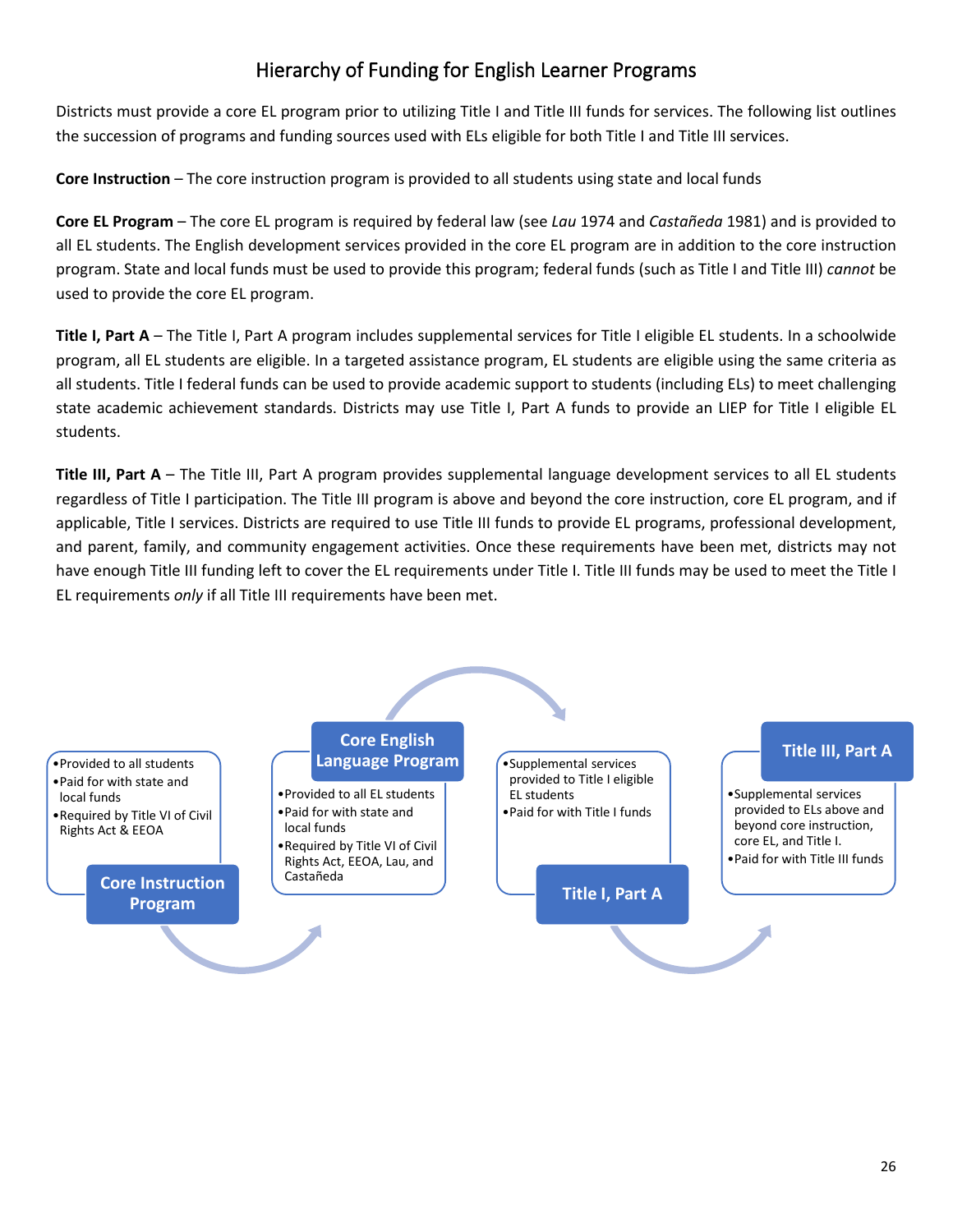# Definitions and Acronyms

<span id="page-26-0"></span>**ACCESS for ELLs 2.0** – secure, large-scale, online English language proficiency assessment administered to Kindergarten through  $12<sup>th</sup>$  grade students who have been identified as English learners (ELs) annually.

**Content Area Tutoring** – Programs that provide one-on-one or small group tutoring/assistance to ELs during school in the content areas, including English language arts, mathematics, science, and social studies. Tutoring is generally provided by teachers other than bilingual or ESL teachers and may be provided by an aide under the direction of a teacher.

#### **DOJ** – Department of Justice

**Dual Language Program** – Also known as **Two-way Immersion** or **Developmental Bilingual Education**, the goal of these bilingual programs is for students to develop language proficiency in two language by receiving instruction in English and another language in a classroom that is usually comprised of half native English speakers and half native speakers of the other language.

**EL** – English Learner; a student whose primary language is a language other than English. ESSA 8101(20) defines an EL as an individual:

- who is aged 3 through 21;
- who is enrolled or preparing to enroll in an elementary school or secondary school;
	- who was not born in the United States or whose native language is a language other than English;
		- o who is a Native American or Alaska Native, or a native resident of the outlying areas; AND
		- $\circ$  who comes from an environment where a language other than English has had a significant impact on the individual's level of English language proficiency; or
		- o who is migratory, whose native language is a language other than English, and who comes from an environment where a language other than English is dominant; AND
- Whose difficulties in speaking, reading, writing, or understanding the English language may be sufficient to deny the individual
	- o the ability to meet the state's proficient level of achievement on State assessments;
	- o the ability to successfully achieve in classrooms where the language of instruction is English; or
	- o the opportunity to participate fully in society.

**ELL** – English Language Learner is often used interchangeably with EL.

**ELP** – English Language Proficiency

# **ELSWD** – English Learner Students with Disabilities

**English as a Second Language (ESL)** – An educational approach in which ELs are instructed in the use of the English language. Their instruction is based on a special curriculum that typically involves little or no use of the native language, focuses on language (as opposed to content) and is usually taught during specific school periods. For the rest of the school day, students may be placed in mainstream classrooms, an immersion program, or a bilingual education program.

**Content-based English as a Second Language** – This approach makes use of instructional materials, learning tasks, and classroom techniques from academic content areas as the vehicle for developing language, content, cognitive, and study skills. English is used as the medium of instruction.

**Pull-out ESL/Resource** – Programs which remove ELs from general education classes to pre-teach, teach, or reteach English language skills and/or academic content covered by the general education classroom teacher.

**English Language Development** – Instruction designed specifically for ELs to develop their listening, speaking, reading, and writing skills in English. This type of instruction is also known as **English as a Second Language (ESL)**, **Teaching English to Speakers of Other Languages (TESOL)**, or **English for Speakers of Other Languages (ESOL)**.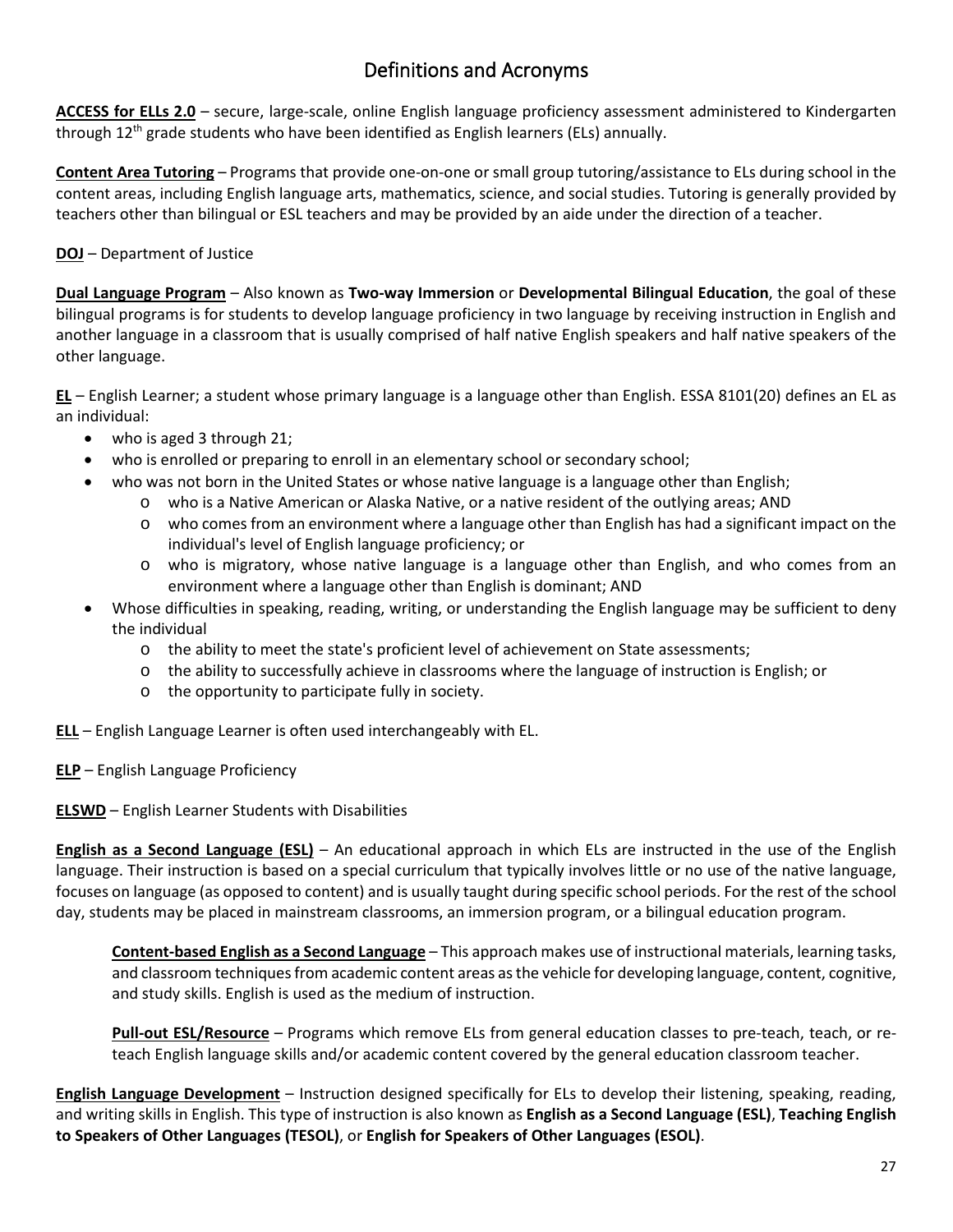**ESEA** – Elementary and Secondary Education Act (ESEA) was first enacted in 1965, is the principal federal law affecting K-12 education. *The Every Student Succeeds Act* is the most recent reauthorization of the ESEA.

#### **ESSA** – Every Student Succeeds Act

**Evidence-Based** – a defined by ESSA, "evidence-based" refers to an activity, strategy, or intervention that:

- Demonstrates a statistically significant effect on improving student outcomes or other relevant outcomes based on: 1) strong evidence from at least one well-designed and well-implemented experimental study; 2) moderate evidence from at least one well-implemented and quasi-experimental study; or 3) promising evidence from at least one well-designed and well-implemented correlational study with statistical controls for selection bias.
- Demonstrates a rationale based on high-quality research findings or positive evaluation that such activity, strategy, or intervention is likely to improve student outcomes or other relevant outcomes.
- Includes ongoing efforts to examine the effects of such activity, strategy, or intervention.

For more information on evidence-based practices, visit KDE's [Evidence-based Practices webpage.](https://education.ky.gov/school/evidence/Pages/default.aspx)

#### **FERPA** – Federal Educational Rights and Privacy Act

**Grant Management and Application Planning (GMAP)** – the system used by Kentucky districts to maximize the use of their grant dollars from federal non-competitive programs. GMAP allows districts to apply for and manage grant applications. GMAP also provides monitoring, approval, and reporting functionality for KDE staff. KDE's [GMAP webpage](https://education.ky.gov/districts/fin/Pages/Grant-Management,-Application,-and-Planning-(GMAP).aspx) contains additional information on the program.

**Heritage Language Program** – A dual language program in which students are primarily English speakers with some proficiency in or a cultural connection to the partner language through family, community, or country of origin.

#### **HLS** – Home Language Survey

#### **IFEP** – Initially Fully English Proficient

**Immigrant Child or Youth** – ESSA 3201(5) defines immigrant children and youth as individuals who are aged 3 through 21; were not born in any state (including the 50 states, the District of Columbia, and Puerto Rico); and have not been attending one or more schools in any one or more states for more than 3 full academic years. *Not related to an individual's legal status in the United States.*

**Lau Plan** – Name for the local English Learner Plan; the name is derived from the Lau v. Nichols ruling that requires services be provided to EL students to assist in overcoming educational barriers of limited English proficiency.

**LEA** – A Local Education Agency (LEA) is a public board of education or other public authority legally constituted within a state for either administrative control or direction of, or to perform a service function for, public elementary schools or secondary schools in a city, county, township, school district, or other political subdivision of a state, or of/for a combination of school districts or counties that is recognized in a state as an administrative agency for its public elementary schools or secondary schools. In short, an LEA is the term used for a school district.

**LEP** – Stands for Limited English Proficient, the term used under NCLB and replaced with the more student-first term, English Learner under ESSA. LEP is oftentimes still used to describe the parents of ELs.

#### **LIEP** – Language Instruction Educational Program

**Maintenance Bilingual Education (MBE)** – Also referred to as **Late-exit Bilingual Education**, a program that uses two languages, the student's primary language and English, as a means of instruction. The instruction builds upon the student's primary language skills and develops and expands the English language skills of each student to enable them to achieve proficiency in both languages, while providing access to the content areas.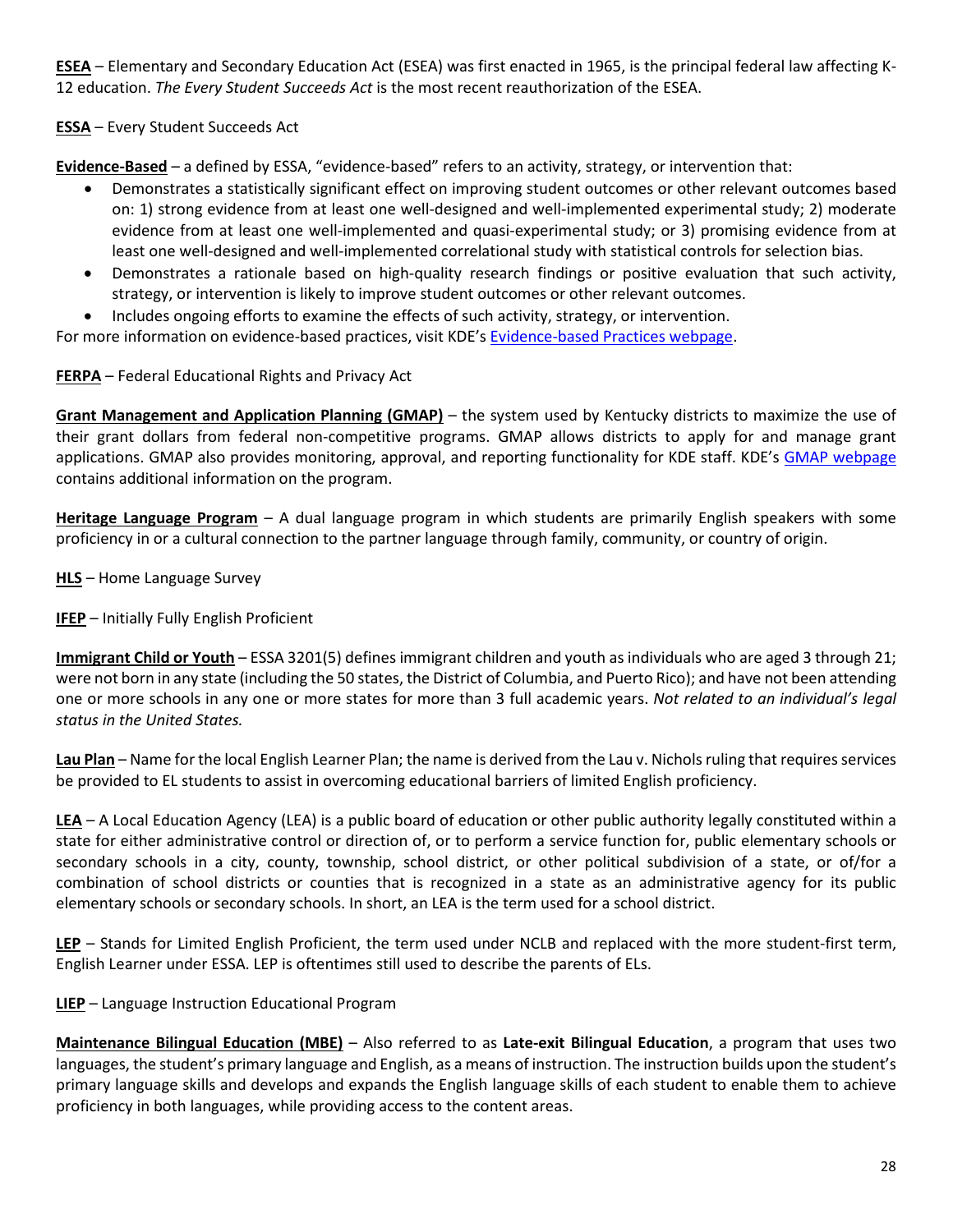**NCELA** – The National Clearinghouse for English Language Acquisition (NCELA) was authorized under Title III to support USED in providing research and resources to provide high quality education for ELs. Visit the [NCELA webpage](https://ncela.ed.gov/) for more information.

**Newcomer Program** – Separate, relatively self-contained educational interventions designed to meet the academic and transitional needs of newly arrived immigrants. Typically, students attend these programs before they enter more traditional interventions (e.g., English language development programs or mainstream classrooms with supplemental ESL instruction).

**OCR** – The Office of Civil Rights (OCR) is an office within USED. OCR's mission is to ensure equal access to education and to promote educational excellence through vigorous enforcement of civil rights in our nation's schools. OCR's [Programs](https://www2.ed.gov/about/offices/list/ocr/ell/index.html)  [for English Language Learners webpage](https://www2.ed.gov/about/offices/list/ocr/ell/index.html) has guidance on requirements for LEAs as well as resource materials for planning and self-assessment.

**OELA** – The Office of English Language Acquisition (OELA) identifies major issues affecting the education of ELs and assists and supports state and local systemic reform efforts to improve the achievement of ELs. Visit the [OELA webpage](https://www2.ed.gov/about/offices/list/oela/index.html) for more information.

**PHLOTE** – Primary Home Language Other Than English

**Professional Development (PD)** – ESSA 8101(42) defines professional development as activities that are an integral part of school and LEA strategies for providing educators (including teachers, principals, other school leaders, specialized instructional support personnel, paraprofessionals, and, as applicable, early childhood educators) with the knowledge and skills necessary to enable students to succeed in a well-rounded education and to meet the challenging state academic standards. Professional development is integral to a school strategy, part of a sustained program or continuum of service, and not as "stand-alone, 1-day, or short-term workshops." Professional Development includes, but is not limited to, activities that:

- Improve and increase teachers' knowledge of academic subjects.
- Are an integral part of broad school-wide and district-wide educational improvement plans;
- Give teachers and principals the knowledge and skills to help students meet challenging State academic standards;
- Improve classroom management skills;
- Are sustained, intensive, and classroom-focused and are not one-day or short-term workshops;
- Advance teacher understanding of effective instruction strategies that are based on scientifically based research; and
- Are developed with extensive participation of teachers, principals, parents, and administrators.

#### **PSP** – Program Service Plan

#### **RFEP** – Re-designated Fully English Proficient

#### **SEA** – State Education Agency

**Sheltered English Instruction** – An instructional approach used to make academic instruction in English understandable to EL students. In the sheltered classroom, teachers use physical activities, visual aids, and the environment to teach vocabulary for concept development in mathematics, science, social studies, and other subjects.

#### **SIOP** – Sheltered Instruction Observation Protocol

**Structured English Immersion Program** – The goal of this program is acquisition of English language skills so that the EL student can succeed in an English-only mainstream classroom. All instruction in an immersion strategy program is in English. Teachers have specialized training in meeting the needs of EL students, possessing either a bilingual education or ESL teaching credential and/or training, and strong receptive skills in the students' primary language.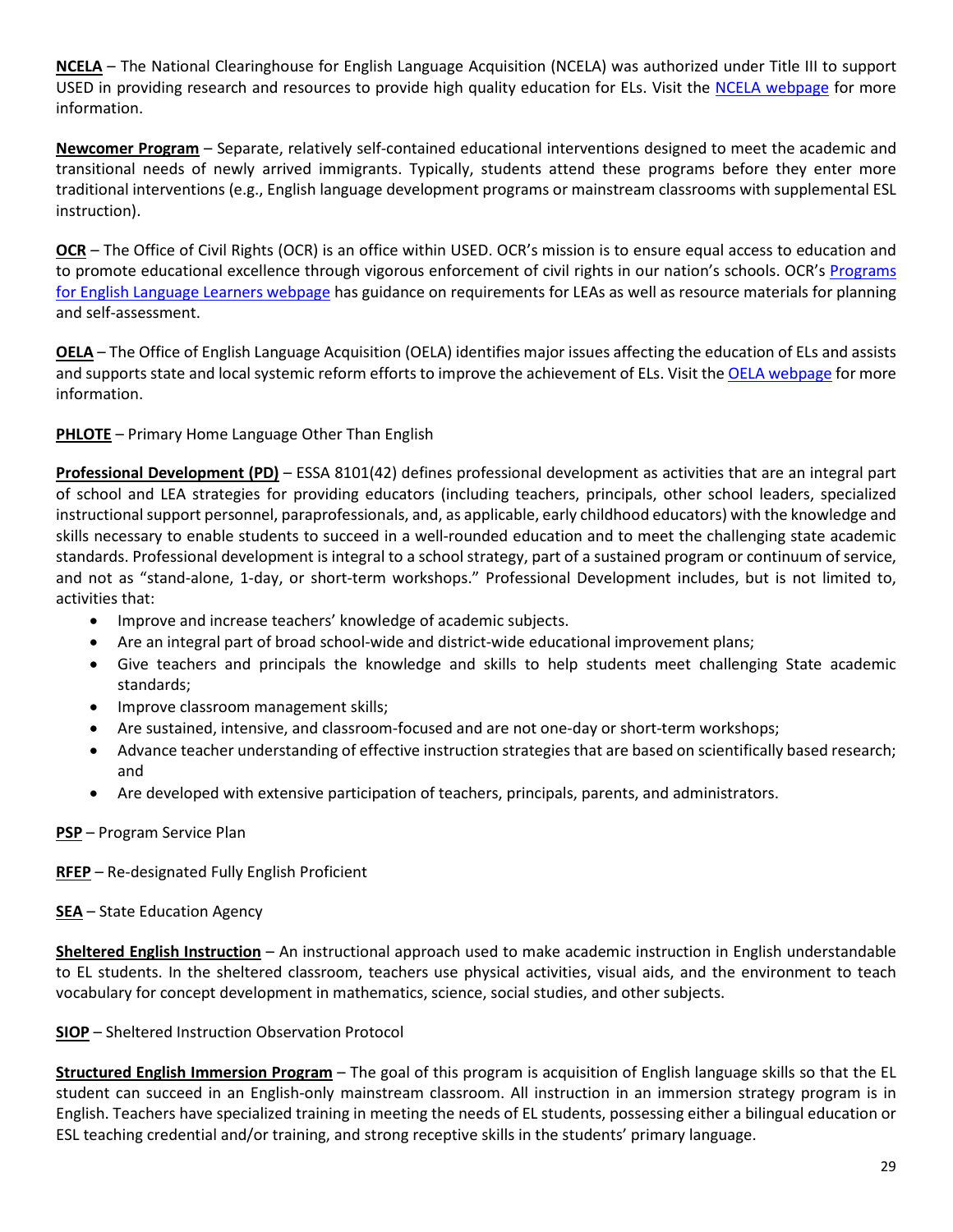**Submersion Program** – Places EL students in a regular English-only program with little or no support services on the theory that they will pick up English naturally. This program should not be confused with a structured English immersion program.

#### **TESOL** – Teaching English to Speakers of Other Languages

**Transitional Bilingual Education (TBE) Program** – Also known as **Early-exit Bilingual Education**, this program utilizes a student's primary language in instruction. The program maintains and develops skills in the primary language and culture while introducing, maintaining, and developing skills in English. The primary purpose of a TBE program is to facilitate the EL student's transition to an all English instructional program while receiving academic subject instruction in the native language to the extent necessary.

#### **USED** – United States Department of Education

#### **W-APT** – WIDA ACCESS Placement Test

**WIDA** – Nonprofit cooperative group whose mission is to advance academic language development and academic achievement for children and youth who are culturally and linguistically diverse through high quality standards, assessments, research, and professional learning for educators. Formerly known as the World-Class Instructional Design and Assessment Consortium.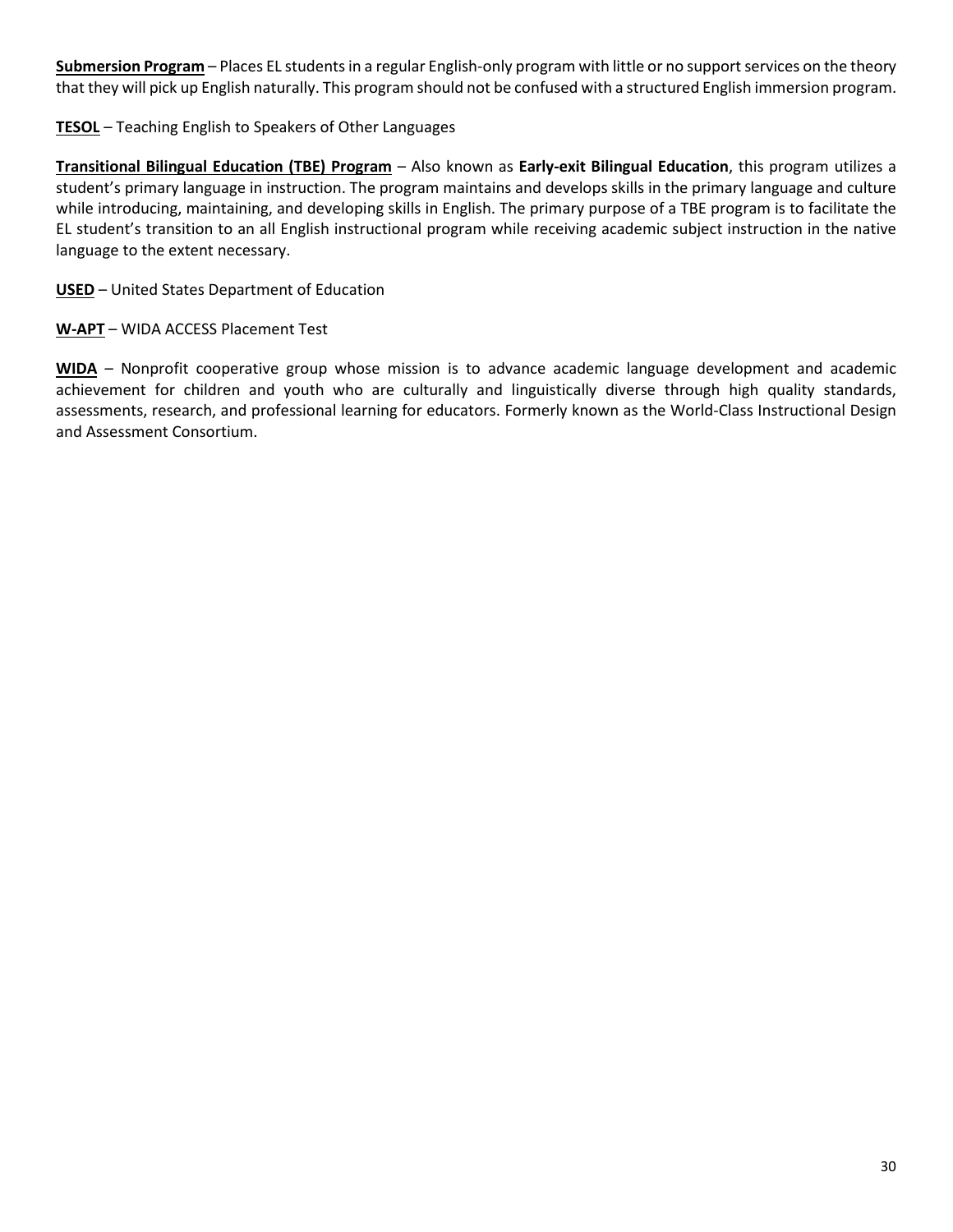# Program Service Plan (PSP) Template

<span id="page-30-1"></span><span id="page-30-0"></span>

| Demographic Information<br><b>Student Name (Last, First, MI):</b> |                        |                  | <b>Student ID:</b>   |                                         |
|-------------------------------------------------------------------|------------------------|------------------|----------------------|-----------------------------------------|
| <b>Current Address:</b>                                           |                        |                  |                      |                                         |
| Date of Birth:                                                    | Gender: $\square$ Male | $\square$ Female |                      |                                         |
| Language(s) listed on HLS:                                        |                        |                  |                      |                                         |
| Additional Information: $\square$ Immigrant $\square$ Migrant     |                        | $\Box$ Refugee   |                      | $\Box$ Less than 3 years in U.S. school |
| Parent/Guardian Name (Last, First, MI):                           |                        |                  |                      |                                         |
| <b>Phone Number: Home</b>                                         | Work                   | <b>Cell</b>      |                      |                                         |
| Parent/Guardian Name (Last, First, MI):                           |                        |                  |                      |                                         |
| <b>Phone Number: Home</b>                                         | Work                   | <b>Cell</b>      |                      |                                         |
| <b>Other Contact Name (Last, First, MI):</b>                      |                        |                  | <b>Relationship:</b> |                                         |
| <b>Phone Number: Home</b>                                         | Work                   | <b>Cell</b>      |                      |                                         |

**Home/School communication to parent guardian requested in:** ☐ **English** ☐ **Native language** ☐ **Oral** ☐ **Written**

#### <span id="page-30-2"></span>Academic History

| Last grade completed:                                                              | $\Box$ Interrupted education |  | $\Box$ Limited schooling $\Box$ No formal schooling |
|------------------------------------------------------------------------------------|------------------------------|--|-----------------------------------------------------|
| If available, attach past academic data (report cards, standard assessments, etc.) |                              |  |                                                     |

#### <span id="page-30-3"></span>Language Proficiency Test Information

# Initial Screener **Grade Level Screener Date Score** Kindergarten | W-APT Grades 1-12 WIDA Screener Online (W-APT if before July 2017)

Attach copy of HLS and score report to PSP

#### Annual Language Proficiency Assessment Information

Enter scores for each time student takes the ACCESS for ELLs 2.0 assessment

| Date of Test | Listening<br>Score | <b>Speaking</b><br>Score | Reading<br>Score | <b>Writing</b><br>Score | Oral<br>Score | Literacy<br>Score | Comprehension<br>Score | Overall<br>Score |
|--------------|--------------------|--------------------------|------------------|-------------------------|---------------|-------------------|------------------------|------------------|
|              |                    |                          |                  |                         |               |                   |                        |                  |
|              |                    |                          |                  |                         |               |                   |                        |                  |
|              |                    |                          |                  |                         |               |                   |                        |                  |
|              |                    |                          |                  |                         |               |                   |                        |                  |
|              |                    |                          |                  |                         |               |                   |                        |                  |
|              |                    |                          |                  |                         |               |                   |                        |                  |
|              |                    |                          |                  |                         |               |                   |                        |                  |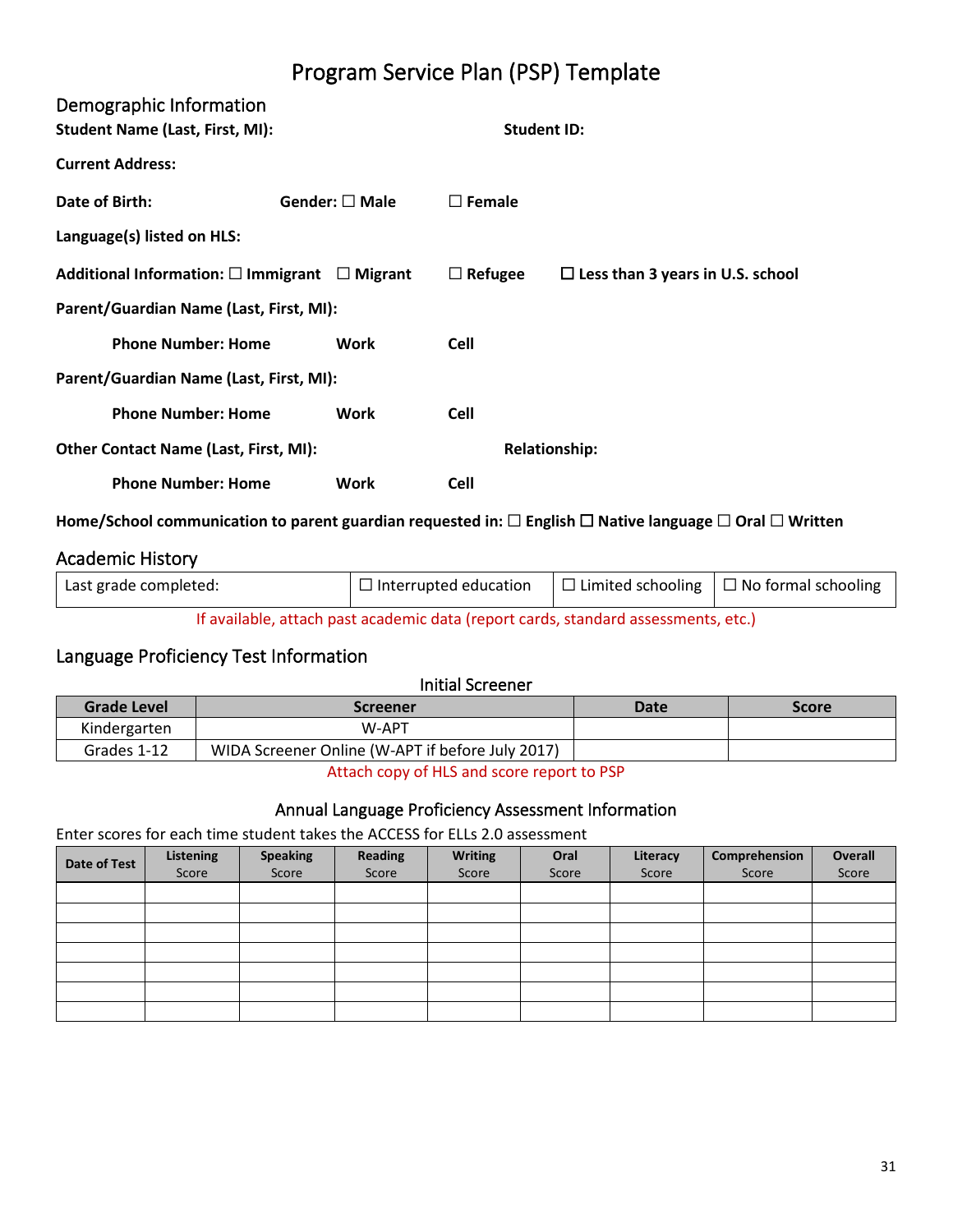#### Participation in the State-required Assessment and Accountability System

#### **Date of entry to an English-speaking school:**

#### **Student will participate in:**

| $\boxtimes$   Annual English Language Proficiency Assessment (ACCESS)                  |                           |
|----------------------------------------------------------------------------------------|---------------------------|
| $\Box$ State-required Assessment and Accountability Program: $\Box$ Participation only | $\Box$ K-PREP accountable |

#### ☐**Accommodations will be provided:**

| Reader                                                        |
|---------------------------------------------------------------|
| Scribe                                                        |
| Simplified language                                           |
| Bilingual/English dictionary (word-to-word translations only) |
| Extended time                                                 |
| Oral native language support                                  |

#### ☐**Accommodations will not be provided**

Please revie[w Inclusion of Special Populations Training](http://education.ky.gov/AA/distsupp/Pages/AdminCode.aspx) to ensure proper accommodations

#### <span id="page-31-0"></span>EL Program Type and Enrollment

**Date Identified EL: Date Entered EL Program:** 

| Parents waived services or withdrew student from services                                                      |
|----------------------------------------------------------------------------------------------------------------|
| Sheltered English Instruction                                                                                  |
| Content area tutoring                                                                                          |
| Pull-out ESL/Resource                                                                                          |
| Content-based ESL                                                                                              |
| Structured English Immersion (push-in)                                                                         |
| Developmental bilingual education                                                                              |
| Transitional bilingual education                                                                               |
| Two-way immersion (Dual Language)                                                                              |
| Student will also receive Special Education services (If yes, include information on how the program will meet |
| IEP annual goals)                                                                                              |

**With regular school attendance and parental support** it is anticipated that the student will exit from services for English Learners to **monitoring status** in years.

#### **EXIT CRITERIA to RFEP:** ☐ **ACCESS 2.0 English Language Proficiency Assessment (4.5 Overall)**

#### **Comments:**

Instructional Accommodations

**Date exited from EL Status: Expected date of graduation (Grades 9-12 only):**

#### Accommodations

| $\Box$ Read text in English             | $\Box$ Read text in primary language      | $\Box$ Adapt pace of instruction      |
|-----------------------------------------|-------------------------------------------|---------------------------------------|
| $\Box$ Scribe response                  | $\Box$ Extended time                      | $\Box$ Use computer/software          |
| $\Box$ Bilingual/English dictionary     | $\Box$ Small group/Single form test       | $\Box$ Model language/Task completion |
| $\Box$ Prompting/Cueing                 | $\Box$ Adapted materials/technology       | $\Box$ Interaction opportunities      |
| $\Box$ Provide visuals/organizers       | $\Box$ Link instruction to prior learning | $\Box$ Provide language objectives    |
| $\Box$ Use Spellcheck                   | $\Box$ Build background knowledge         | $\Box$ Other programming              |
| $\Box$ Provide content objectives       | $\Box$ Scaffold responses                 | accommodations to address             |
| $\Box$ Engage in academic conversations | $\Box$ Bilingual or English glossary      | individual strengths and needs:       |
| $\Box$ Meta-cognitive strategies        | $\Box$ Simplified language                |                                       |
| $\Box$ Oral native language support     | $\Box$ Assistive technology               |                                       |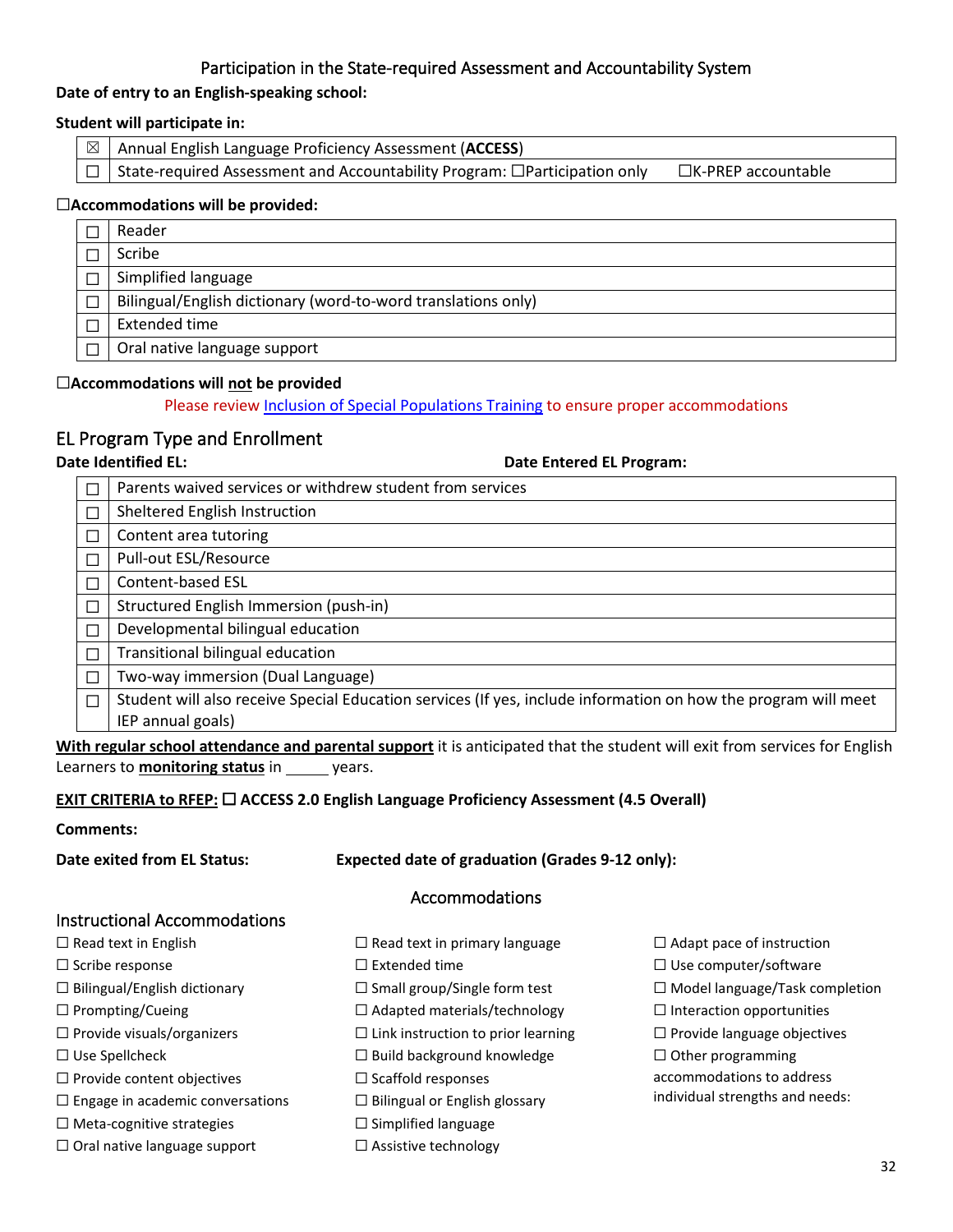#### Assessment Accommodations

☐ Reader ☐ Scribe ☐ Bilingual/English dictionary (word-to-word translation only) ☐ Oral native language support

- ☐ Extended time
- ☐ Simplified language

**Expected Rate of Transition:** With regular school attendance and parental support, it is anticipated that the student will transition to full participation in classrooms that are not tailored for EL students in years.

## <span id="page-32-0"></span>Parents' Right to Opt Out & Notification

Parents' Right to Opt Out: As EL parent(s) I understand I have the right under Title VI and the Equal Education Opportunities Act (EEOA) to decline or opt my child out of the school district's program for ELs or out of particular language services within the program. If I decline services, my child is still required to take the ACCESS 2.0 each year.

**Parent Notification:** Parent notification must be provided no later than 30 calendar days after the beginning of the school year or within the first two weeks of placement in the EL program if enrolled after the start of the school year. [ESSA 1112(e)(3)(A-B)]

## <span id="page-32-1"></span>Program Service Plan Committee

Signatures and dates of persons involved in the development of the Program Service Plan.

| <b>Name</b> | Signature | Title     | Date |
|-------------|-----------|-----------|------|
|             |           | Parent    |      |
|             |           |           |      |
|             |           | Principal |      |
|             |           |           |      |
|             |           |           |      |
|             |           |           |      |
|             |           |           |      |
|             |           |           |      |
|             |           |           |      |
|             |           |           |      |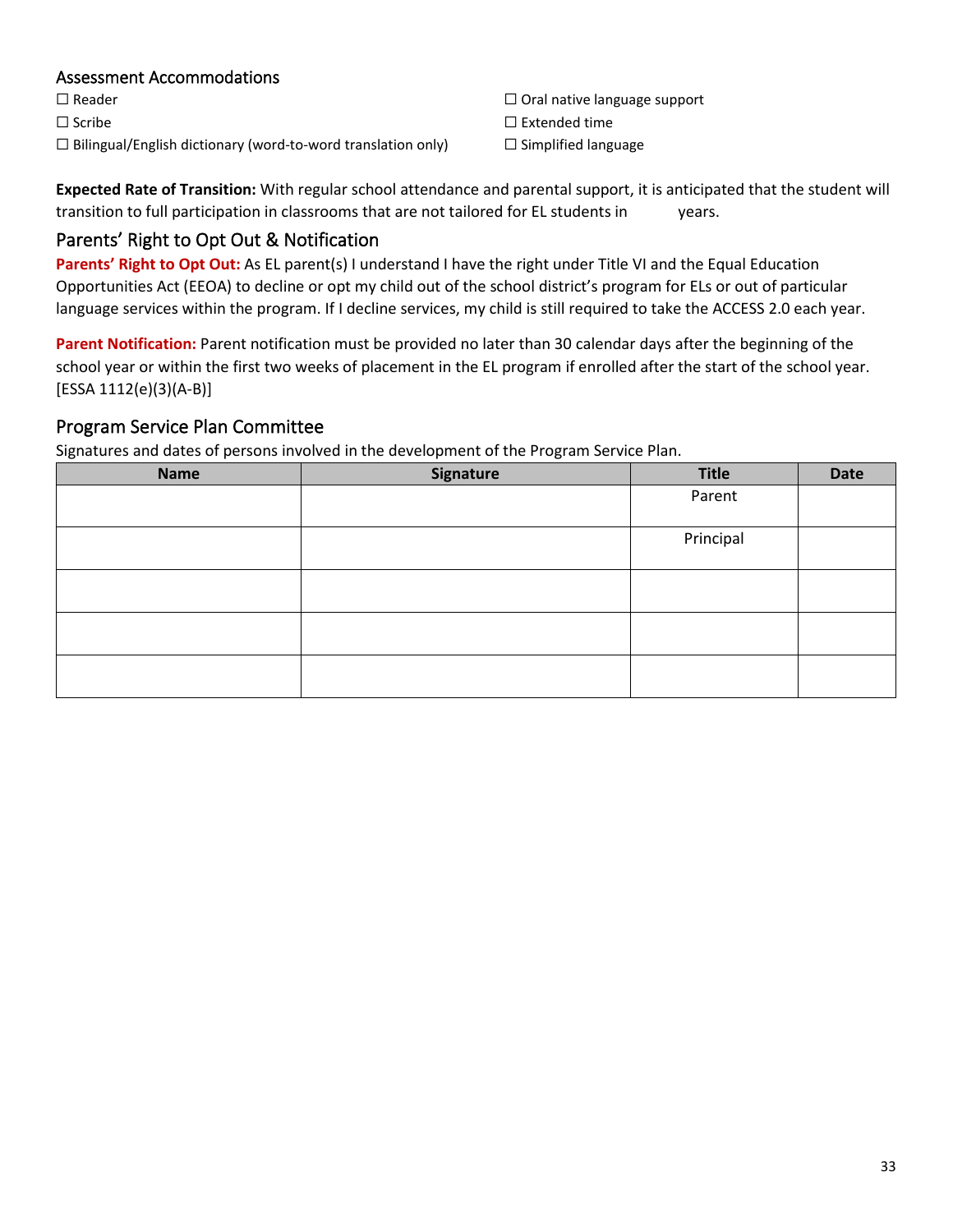# Exited English Learner Monitoring Form

<span id="page-33-0"></span>Student Name: SSID:

Years in EL Program: Exit Date for EL Services:

Year of monitoring: □1st □2<sup>nd</sup> □3<sup>rd</sup> □4<sup>th</sup> Current Academic Year:

#### **Exiting ACCESS 2.0 for ELLs® Results:**

| Overall | Listenina | Speaking | Reading | Writing | Literacv | Comprehension | Oral Language |
|---------|-----------|----------|---------|---------|----------|---------------|---------------|
|         |           |          |         |         |          |               |               |
|         |           |          |         |         |          |               |               |

#### **Monitoring Staff**

| <b>Monitoring Year</b> | Name of Classroom Teacher(s) | Name of EL Teacher | <b>Name of EL Coordinator</b> |
|------------------------|------------------------------|--------------------|-------------------------------|
| $1st$ year             |                              |                    |                               |
| $2nd$ year             |                              |                    |                               |
| 3 <sup>rd</sup> year   |                              |                    |                               |
| 4 <sup>th</sup> year   |                              |                    |                               |

#### **State Assessment Results**

| <b>Monitoring Year</b> | <b>Reading</b> | <b>Mathematics</b> | <b>Other</b> |
|------------------------|----------------|--------------------|--------------|
| $1st$ year             |                |                    |              |
| 2 <sup>nd</sup> year   |                |                    |              |
| 3rd year               |                |                    |              |
| 4 <sup>th</sup> year   |                |                    |              |

#### **Special Services/Programs**

Is the student receiving any special services/programs in addition to the standard academic program? ☐ Yes ☐ No

If yes, describe the services in the following chart:

| <b>Monitoring Year</b>  | <b>Description of Special Services/Program</b> |
|-------------------------|------------------------------------------------|
| $1st$ year              |                                                |
| 2 <sup>nd</sup> year    |                                                |
| 3rd year                |                                                |
| $A^{\text{th}}$<br>vear |                                                |

#### **Academic Performance**

Each year of monitoring, attach or include copies of the student's mid-term and report cards in the monitoring folder. Each year, please document any concerns and actions taken below.

| <b>Grading Period</b> | <b>Mid-term/Report Card Concerns</b> | <b>Actions Taken</b> |
|-----------------------|--------------------------------------|----------------------|
|                       |                                      |                      |
|                       |                                      |                      |